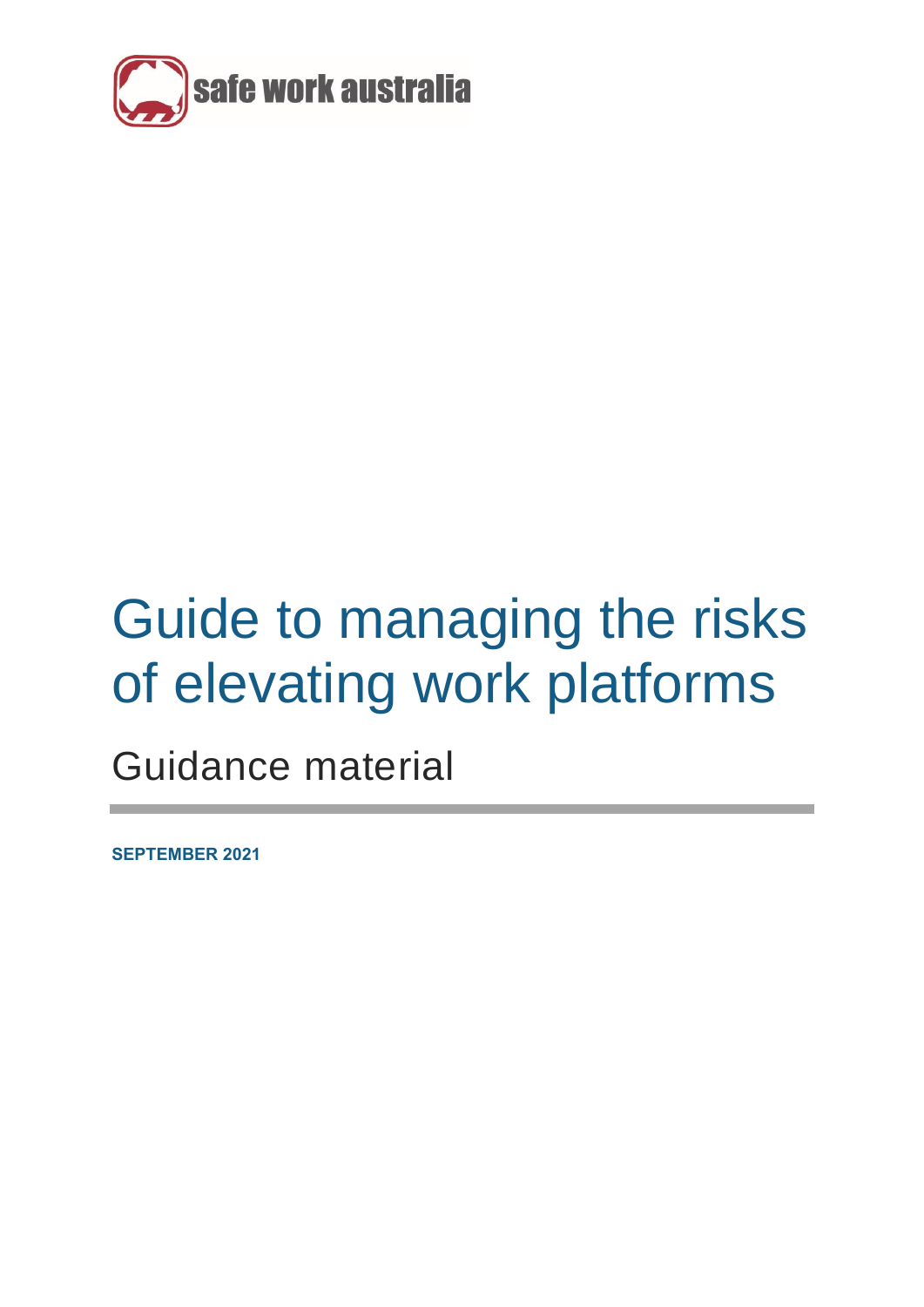#### **Disclaimer**

Safe Work Australia is an Australian Government statutory agency established in 2009. Safe Work Australia includes Members from the Commonwealth, and each state and territory, Members representing the interests of workers and Members representing the interests of employers.

Safe Work Australia works with the Commonwealth, state and territory governments to improve work health and safety and workers' compensation arrangements. Safe Work Australia is a national policy body, not a regulator of work health and safety. The Commonwealth, states and territories have responsibility for regulating and enforcing work health and safety laws in their jurisdiction.

ISBN 978-1-76114-995-5 (PDF)

ISBN 978-1-76114-743-2 (DOCX)

#### **Creative Commons**

With the exception of the Safe Work Australia logo, this copyright work is licensed under a Creative Commons Attribution-Noncommercial 4.0 International licence. To view a copy of this licence, visit creativecommons.org/licenses. In essence, you are free to copy, communicate and adapt the work for non-commercial purposes, as long as you attribute the work to Safe Work Australia and abide by the other licence terms.

#### **Contact information**

Safe Work Australia [| mailto:info@swa.gov.au](mailto:info@swa.gov.au) | [www.swa.gov.au](http://swa.hosts.application.enet/business-support/Communication/Documents/www.swa.gov.au)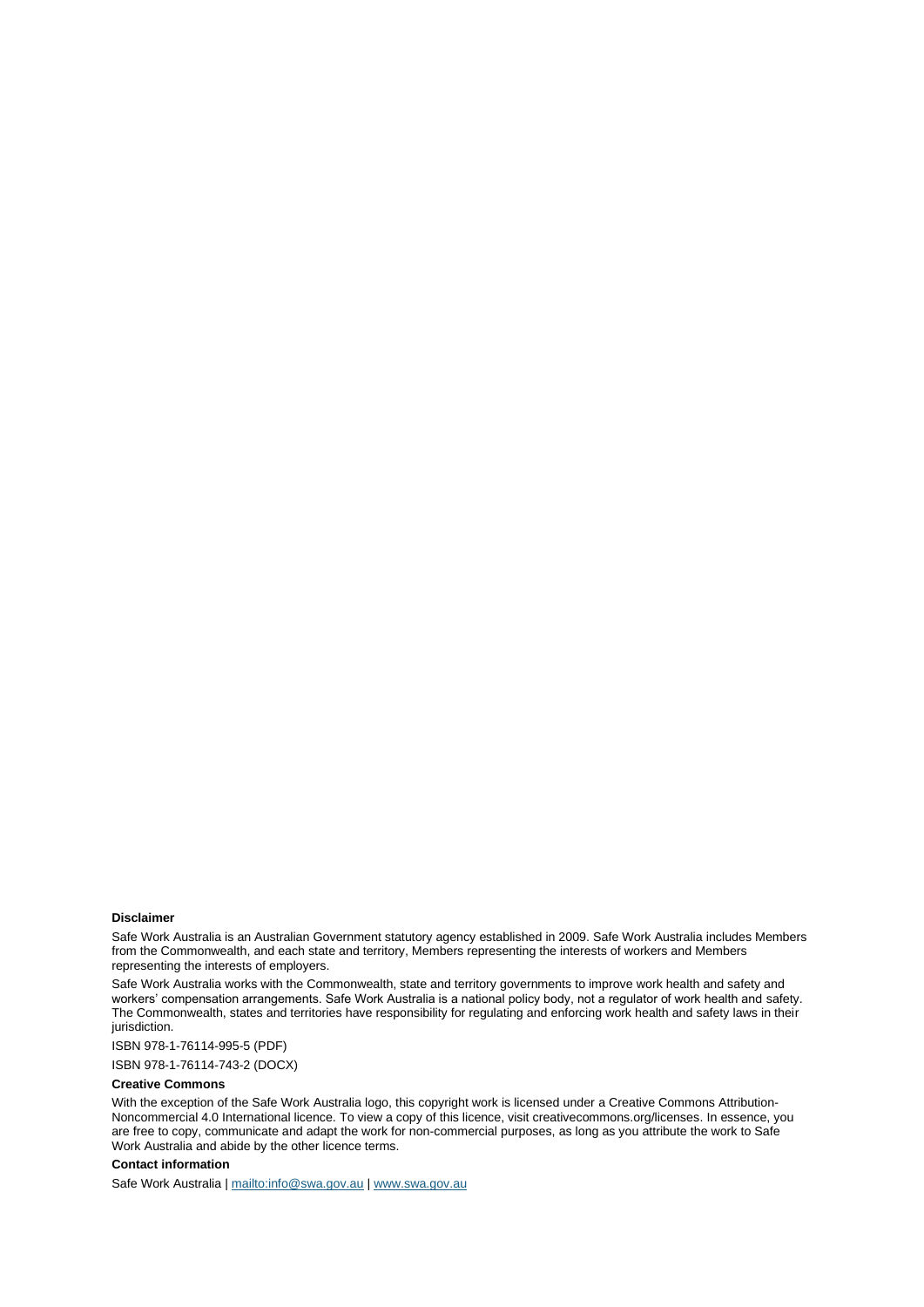# <span id="page-2-0"></span>**Contents**

| 1. |        |  |  |  |  |
|----|--------|--|--|--|--|
|    | 1.1.   |  |  |  |  |
|    | 1.2.   |  |  |  |  |
|    | 1.3.   |  |  |  |  |
|    |        |  |  |  |  |
|    | 2.1.   |  |  |  |  |
|    |        |  |  |  |  |
|    | 3.1.   |  |  |  |  |
|    | 3.2.   |  |  |  |  |
|    | 3.2.1. |  |  |  |  |
|    | 3.2.2. |  |  |  |  |
|    | 3.2.3. |  |  |  |  |
|    | 3.2.4. |  |  |  |  |
|    | 3.3.   |  |  |  |  |
|    | 3.4.   |  |  |  |  |
|    | 3.5.   |  |  |  |  |
|    | 3.6.   |  |  |  |  |
|    | 3.7.   |  |  |  |  |
|    | 3.8.   |  |  |  |  |
|    |        |  |  |  |  |
|    | 4.1.   |  |  |  |  |
|    | 4.2.   |  |  |  |  |
|    | 4.3.   |  |  |  |  |
|    | 4.4.   |  |  |  |  |
|    |        |  |  |  |  |
|    | 5.1.   |  |  |  |  |
|    | 5.2.   |  |  |  |  |
|    | 5.3.   |  |  |  |  |
|    | 5.4.   |  |  |  |  |
|    | 5.5.   |  |  |  |  |
|    | 5.6.   |  |  |  |  |
|    | 5.7.   |  |  |  |  |
|    |        |  |  |  |  |
|    | 6.1.   |  |  |  |  |
|    | 6.2.   |  |  |  |  |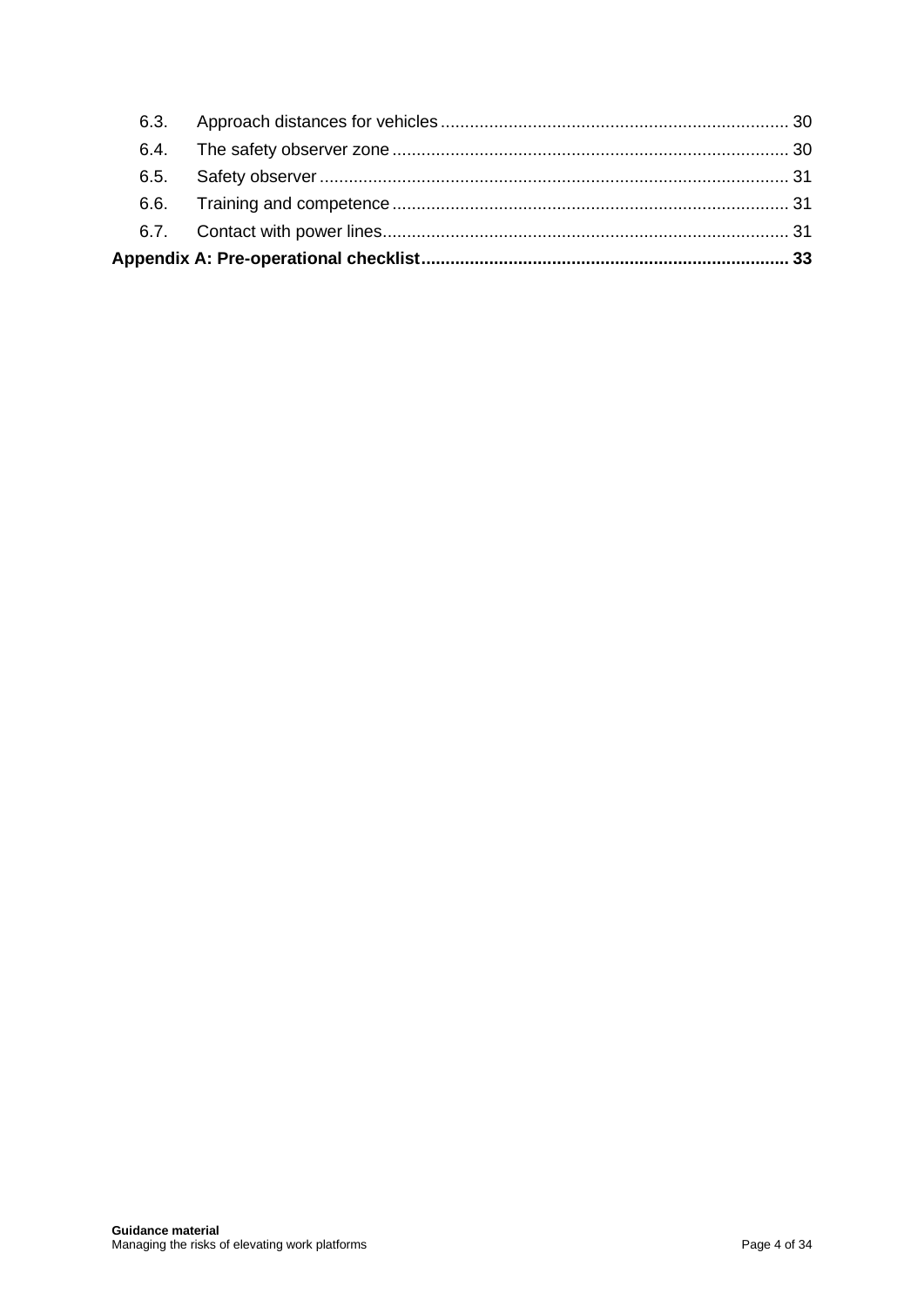# <span id="page-4-0"></span>1. Introduction

Elevating work platforms (EWPs) can pose a number of work health and safety (WHS) risks. This guide provides information to a person conducting a business or undertaking (PCBU) on:

- identifying and assessing the risks of EWPs
- control measures for managing the risks of EWPs, and
- safe planning and use of EWPs.

# <span id="page-4-1"></span>1.1. What is an elevating work platform?

EWPs are powered mobile plant designed to lift or lower people and equipment by a telescopic, hinged or articulated device, or any combination of these, from a base support. EWPs can move over a supporting surface without the need for fixed runways.

There are various types of EWPs, including but not limited to:

#### **Scissor lift**

Scissor lifts are self-propelled and only able to lift the work platform in an up and down motion. The lift mechanism is designed with a criss-cross section to allow for the folding and extending movement.

#### **Self-propelled boom lift**

A self-propelled boom lift EWP can be used on flat surfaces or unsealed, firm ground. The boom can either be straight or articulating. It can have a telescopic section and may also have a smaller jib boom. The boom allows the work platform to reach up and over objects and is also able to slew.

#### **Trailer lift**

A trailer mounted EWP can be towed by most vehicles, and its stabilisers are mainly adjustable.

#### **Truck or vehicle mounted lift**

A vehicle mounted EWP can be road-registered with a boom mounted on the vehicle's chassis.

#### **Telehandler**

A telehandler is a versatile piece of equipment that has attachments allowing it to be used for different purposes. While they are most commonly used with the forklift attachment, they can be also used as an EWP when a suitably designed work platform is attached.

#### **Vertical mast lift**

Vertical masts are self-propelled with a telescoping mast to lift the work platform. Some can slew and have an additional tool tray for stock picking applications. They are typically used on flat, sealed surfaces such as warehouses.

Other plant with lifting mechanisms such as Integrated Tool Carriers (ITC), are considered EWPs when the work platform is attached.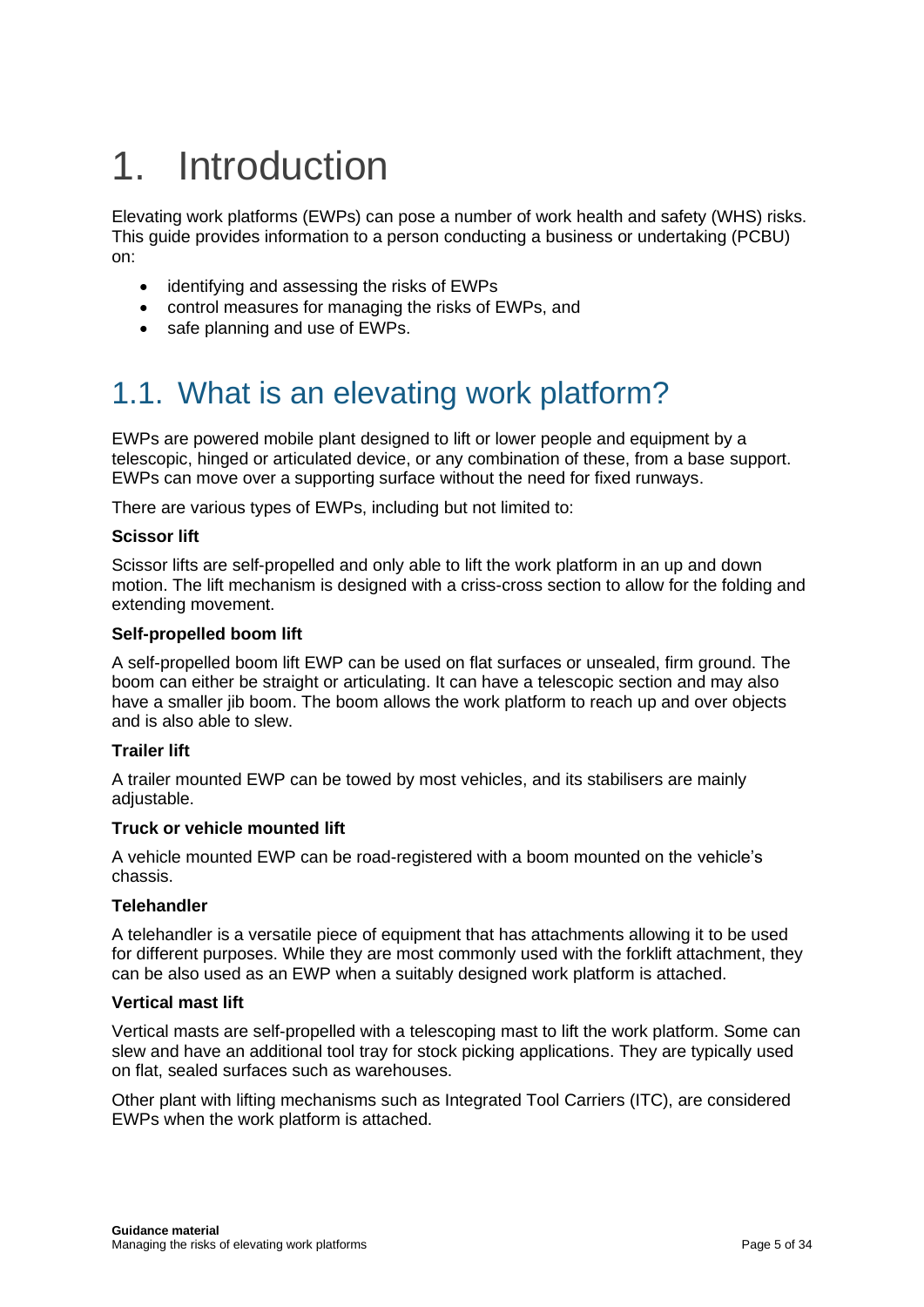# <span id="page-5-0"></span>1.2. Who should use this guide?

This guide provides practical guidance to assist duty holders, primarily PCBUs, to manage risks to health and safety associated with the use of EWPs. You should use this guide if you own, hire, lease, handle, store, transport, maintain or use an EWP in the workplace.

# <span id="page-5-1"></span>1.3. How to use this guide

This Guide is intended to supplement other information available from Safe Work Australia to assist you to meet your duties and obligations under WHS laws. It should be read in conjunction with the following:

- Model Code of Practice: *[How to manage work health and safety risks](https://www.safeworkaustralia.gov.au/doc/model-code-practice-how-manage-work-health-and-safety-risks)*
- Model Code of Practice: *Managing the [risks of plant in the workplace](https://www.safeworkaustralia.gov.au/doc/model-code-practice-managing-risks-plant-workplace)*
- Model Code of Practice: *[Construction work](https://www.safeworkaustralia.gov.au/doc/model-code-practice-construction-work)*
- Model Code of Practice: *[Managing the risks of falls at workplaces](https://www.safeworkaustralia.gov.au/doc/model-code-practice-managing-risk-falls-workplaces)*, and
- Guidance material: *[Inspecting and maintaining elevating work platforms](https://www.safeworkaustralia.gov.au/doc/guide-inspecting-and-maintaining-elevating-work-platforms)*.

This Guide includes references to the legal requirements under the WHS Act and WHS Regulations. These are included for convenience only and should not be relied on in place of the full text of the WHS Act or WHS Regulations.

In this Guide, the word 'must' indicates a legal requirement that must be complied with. The word 'should' indicates a recommended course of action.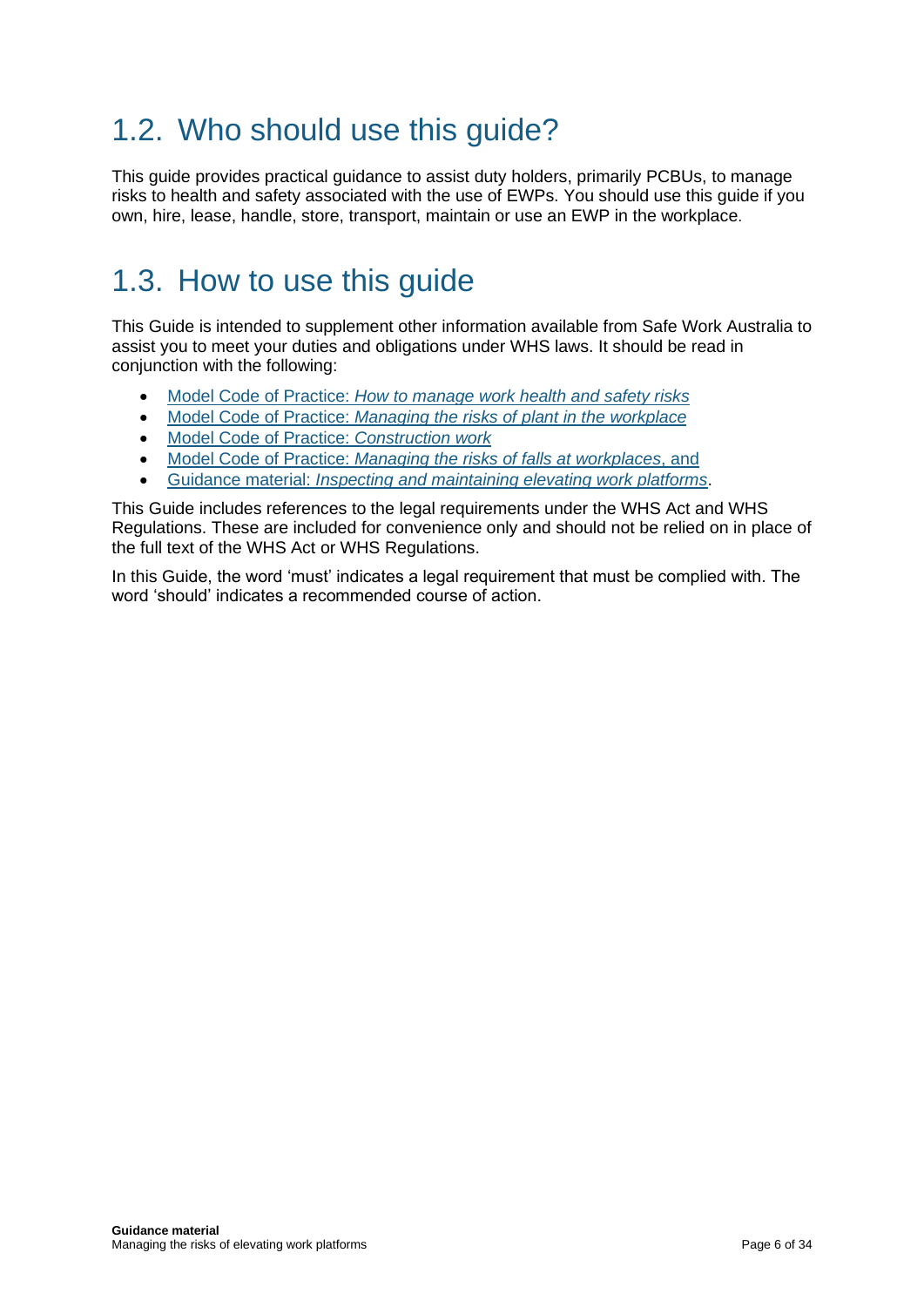# <span id="page-6-0"></span>2. Who has health and safety duties?

PCBUs, officers, workers and other persons at the workplace have duties under WHS laws, including the duty to take reasonable care for their own health and safety at the workplace. A person can have more than one duty and more than one person can have the same duty at the same time.

Under WHS laws, various persons have duties to control the risks of working with EWPs, including the:

- EWP designer, manufacturer, importer and/or supplier
- EWP owner and other people with management or control of the EWP or the workplace where an EWP will operate
- competent person who inspects the EWP, and
- EWP operator.

#### Persons conducting a business or undertaking

#### **WHS Act section 19**

Primary duty of care

#### **WHS Act section 21**

Duty of persons conducting businesses or undertakings involving management or control of fixtures, fittings or plant at workplaces

PCBUs have the primary duty of care for the health and safety of their workers and others at the workplace.

A PCBU can be a:

- company
- unincorporated body or association
- sole trader, or
- self-employed person.

Individuals who are in a partnership that is conducting a business or undertaking will individually and collectively be a PCBU.

A PCBU must ensure, so far as is reasonably practicable, that workers and other people are not exposed to health and safety risks arising from the business or undertaking, including risks from EWPs. This duty requires the person to eliminate risks to health and safety, so far as is reasonably practicable, and if it is not reasonably practicable to eliminate the risks, to minimise those risks so far as is reasonably practicable. A PCBU also has a number of more specific obligations, which are set out in the WHS Regulations, including requirements to:

- manage the health and safety risks associated with plant
- prevent unauthorised alterations to or interference with plant so far as is reasonably practicable, and
- use plant only for the purpose for which it was designed unless the proposed use does not increase the risk to health or safety. The WHS Regulations include specific duties for PCBUs with management or control of plant, powered mobile plant and plant that lifts or suspends loads.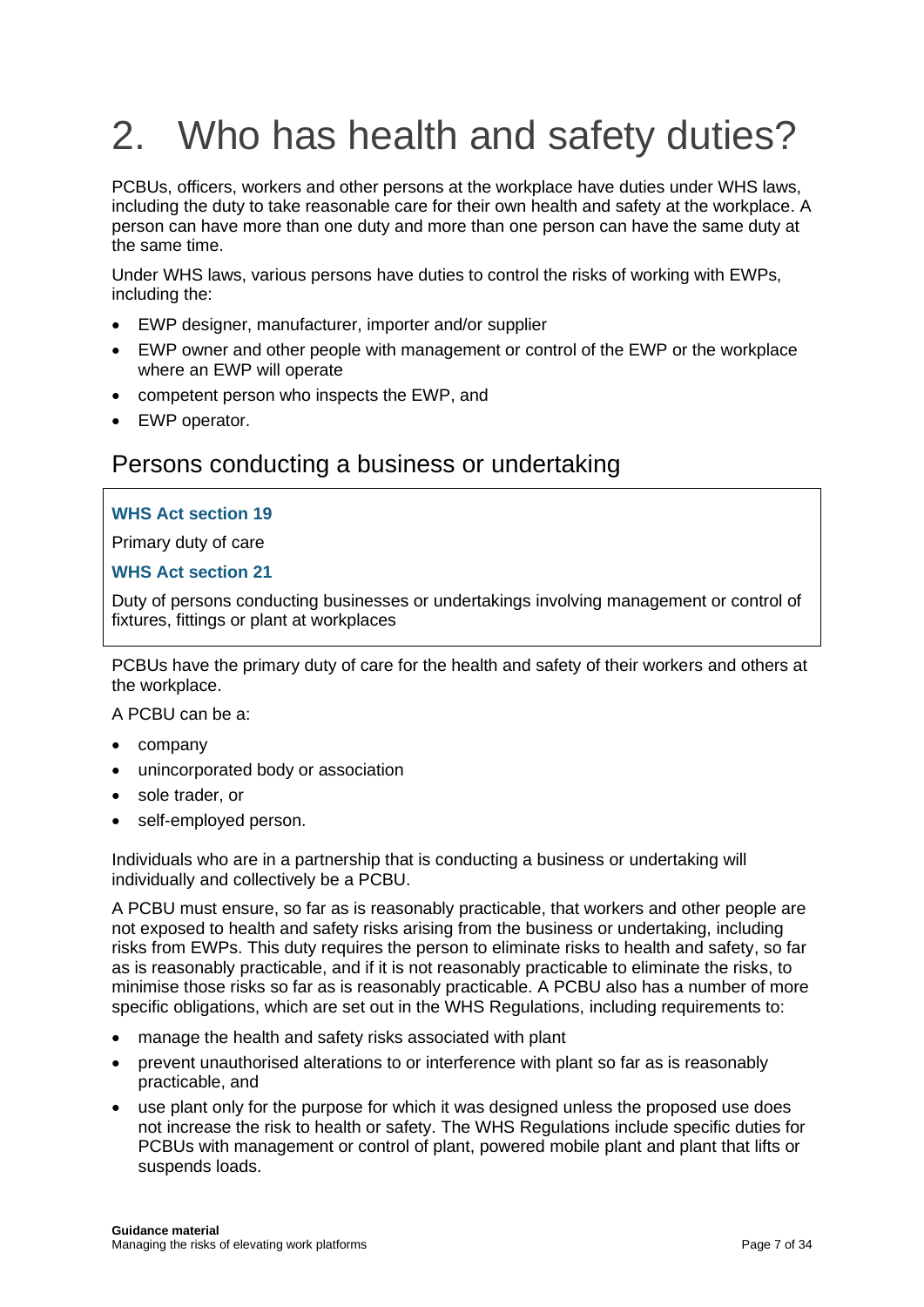If you hire or lease an EWP, you have management or control of that EWP for the period you have hired it. Both you and the person you have hired or leased it from will have duties to eliminate or minimise the risks associated with the EWP, so far as is reasonably practicable.

#### **Officers**

#### **WHS Act section 27**

Duties of officers

Officers of a PCBU, such as company directors, have a duty to exercise due diligence to ensure that the business or undertaking complies with the WHS Act and Regulations. This includes taking reasonable steps to ensure that the business or undertaking has and uses appropriate resources and processes to eliminate or minimise the risks of working with EWPs.

#### Designers, manufacturers, suppliers and importers

#### **WHS Act section 22**

Duties of persons conducting businesses or undertakings that design plant, substances or structures

#### **WHS Act section 23**

Duties of persons conducting business or undertakings that manufacture plant, substances or structures

#### **WHS Act section 24**

Duties of persons conducting businesses or undertakings that import plant, substances or **structures** 

#### **WHS Act section 25**

Duties of persons conducting businesses or undertakings that supply plant, substances or structures

#### **WHS Act section 26**

Duties of persons conducting businesses or undertakings that install, construct or commission plant or structures

#### **WHS Regulation 295**

Designers must give safety report to person who commissions design

Designers, manufacturers, suppliers and importers of EWPs must ensure, so far as is reasonably practicable, the plant they design, manufacture, import or supply is without risks to health and safety. This duty includes carrying out analysis, testing or an examination and providing specific information about the plant. Information must, so far as is reasonably practicable, be passed on from the designer through to the manufacturer and supplier to the end user.

Suppliers must provide a purchaser of any EWP that requires plant design registration with the design registration number.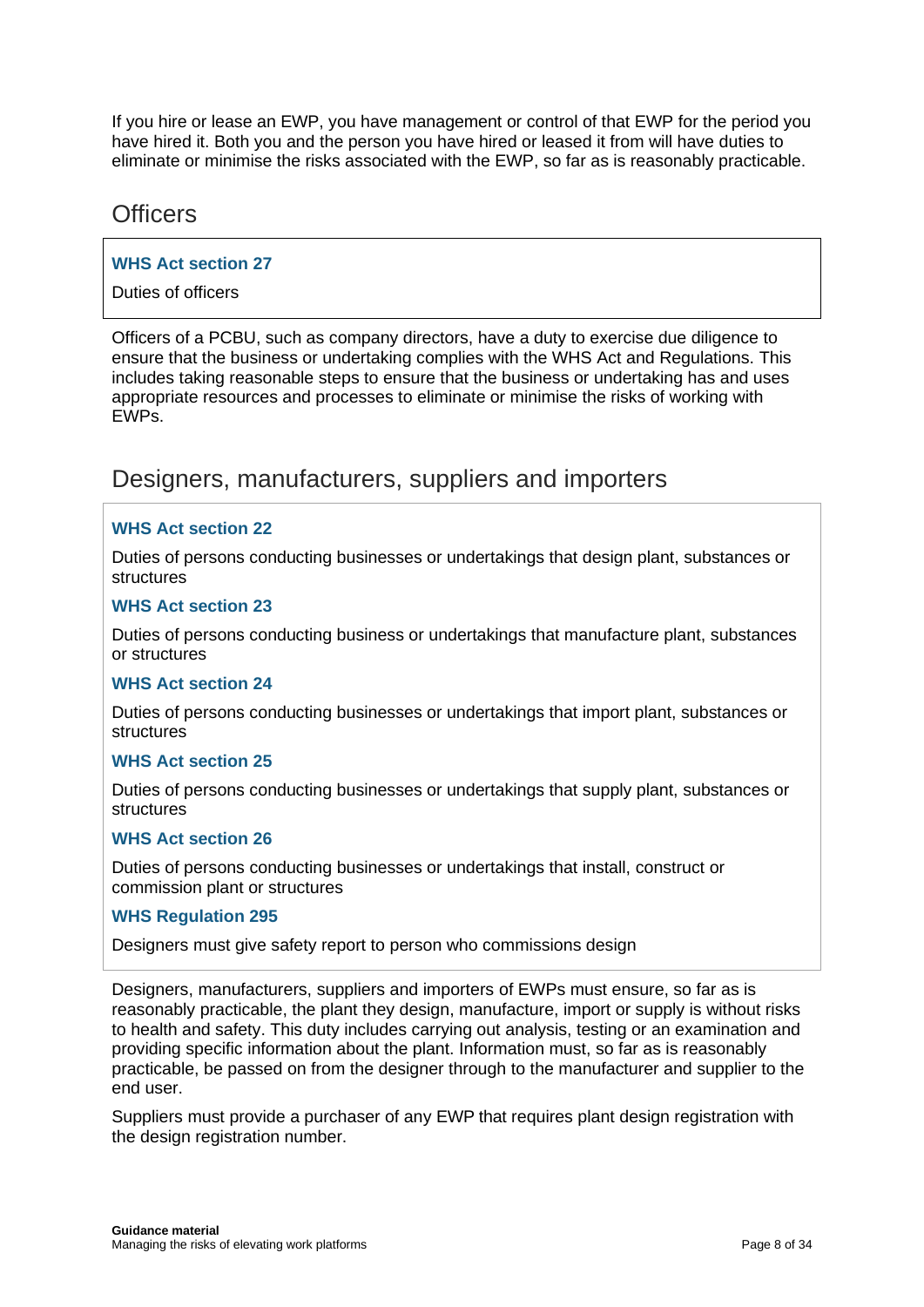When hiring or leasing an EWP, the person who owns the EWP must be consulted about potential hazards, as there is a shared responsibility for ensuring, so far as is reasonably practicable, that the EWP is safe to use and without risk to health and safety.

Anyone hiring or leasing an EWP to others has duties as both a supplier of the EWP and as a person with management or control of the EWP at the workplace. They must check the EWP is safe to use and properly maintained and provide specific information including safe operation instructions.

#### **Workers**

#### **WHS Act section 28**

Duties of workers

Workers have a duty to take reasonable care for their own health and safety, co-operate with reasonable policies, procedures and instructions and take reasonable care to not adversely affect the health and safety of other persons.

Workers must:

- comply as far as they are reasonably able with any reasonable WHS instructions from you as the PCBU, and
- co-operate with any reasonable policy or procedure relating to WHS at the workplace that you as the PCBU put in place, if they have been told about it beforehand.

Workers must comply with all reasonable instructions to operate EWPs safely, including wearing relevant personal protective equipment (PPE) and following safe operating procedures, so far as is reasonably practicable. The PCBU must make workers aware of the hazards associated with the use of the EWP, including the process for reporting safety incidents.

#### Other persons at the workplace

#### **WHS Act section 29**

Duties of other persons at the workplace

Other persons at the workplace, like visitors, must take reasonable care for their own health and safety and must take reasonable care not to adversely affect other people's health and safety. They must comply, so far as they are reasonably able, with reasonable instructions given by the PCBU to allow that person to comply with the WHS Act.

## <span id="page-8-0"></span>2.1. WHS laws in your state or territory

The Commonwealth, state and territory WHS regulators are responsible for enforcing WHS laws. They make decisions about whether you comply with the requirements.

WHS laws are not the same across Australia. If you need help understanding your WHS requirements, please contact your [WHS regulator.](https://www.safeworkaustralia.gov.au/whs-authorities-contact-information)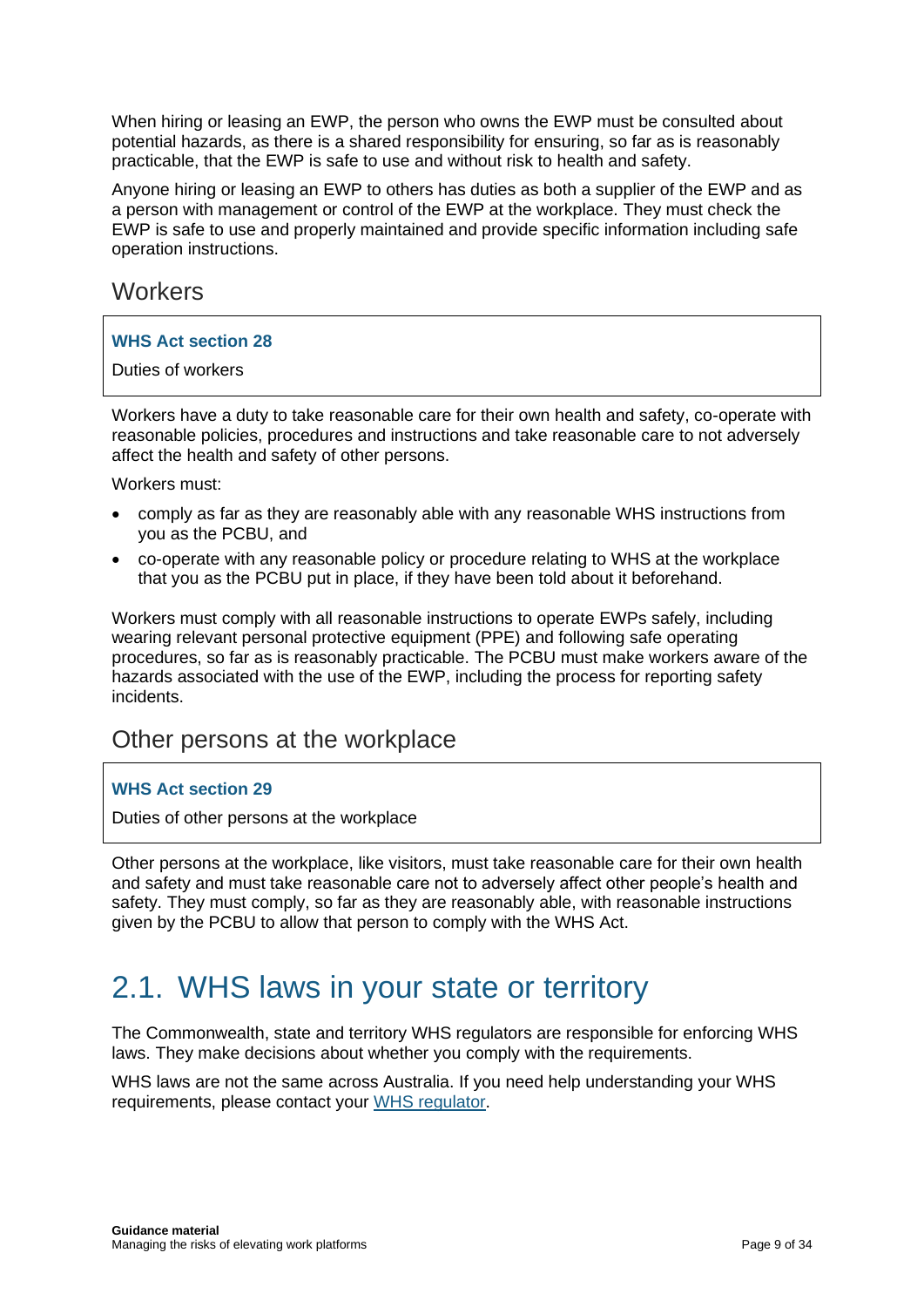# <span id="page-9-0"></span>3. Managing health and safety risks

As a PCBU, you must manage the health and safety risks associated with EWPs in the workplace. You must ensure that the EWP is used as intended by the manufacturer.

Use the following steps to ensure, so far as is reasonably practicable, workers and other people are not exposed to health and safety risks associated with the use of EWPs.

Further information on the risk management process is in the [Code of Practice](https://www.safeworkaustralia.gov.au/doc/model-code-practice-how-manage-work-health-and-safety-risks)*: How to [manage work health and safety risks.](https://www.safeworkaustralia.gov.au/doc/model-code-practice-how-manage-work-health-and-safety-risks)*

### <span id="page-9-1"></span>3.1. Consultation

You must consult, so far as is reasonably practicable, with your workers and their elected health and safety representatives (if any) about health and safety at your workplace.

Workers must be consulted on health and safety matters, including (but not limited to):

- identifying hazards and risks associated with the use of EWPs
- making changes to processes or procedures that use EWPs
- improving controls put in place to protect workers from the risks associated with EWPs
- procedures for resolving health and safety issues
- procedures for monitoring the conditions at the workplace, and
- procedures for providing information and training for workers.

Participation of your workers in discussions about health and safety is important, as they are most likely to know about the risks of their work. Joint involvement in identifying hazards and assessing and controlling workplace risks will help build a mutual commitment to this process and any changes that may result.

To gain knowledge or expertise about EWP specifications, limitations and operational requirements, engage with EWP suppliers and provide relevant information about the work, the workplace and the type of work to be completed so the supplier can provide a suitable EWP.

Further information on consultation requirements is in the Code of Practice*[: Work health and](https://www.safeworkaustralia.gov.au/doc/model-code-practice-work-health-and-safety-consultation-cooperation-and-coordination)  [safety consultation, co-operation and co-ordination](https://www.safeworkaustralia.gov.au/doc/model-code-practice-work-health-and-safety-consultation-cooperation-and-coordination)*.

### <span id="page-9-2"></span>3.2. The risk management process

Risk management requires you to think about what could go wrong at your workplace and what the consequences could be. Then you must do whatever is reasonably practicable to eliminate or minimise those risks.

Risk management involves four steps:

- **Identify hazards**—find out what could cause harm.
- **Assess risks, if necessary**—understand the nature of the harm that could be caused by the hazard, how serious the harm could be and the likelihood of it happening. This step may not be necessary if you are dealing with a known risk with known control measures.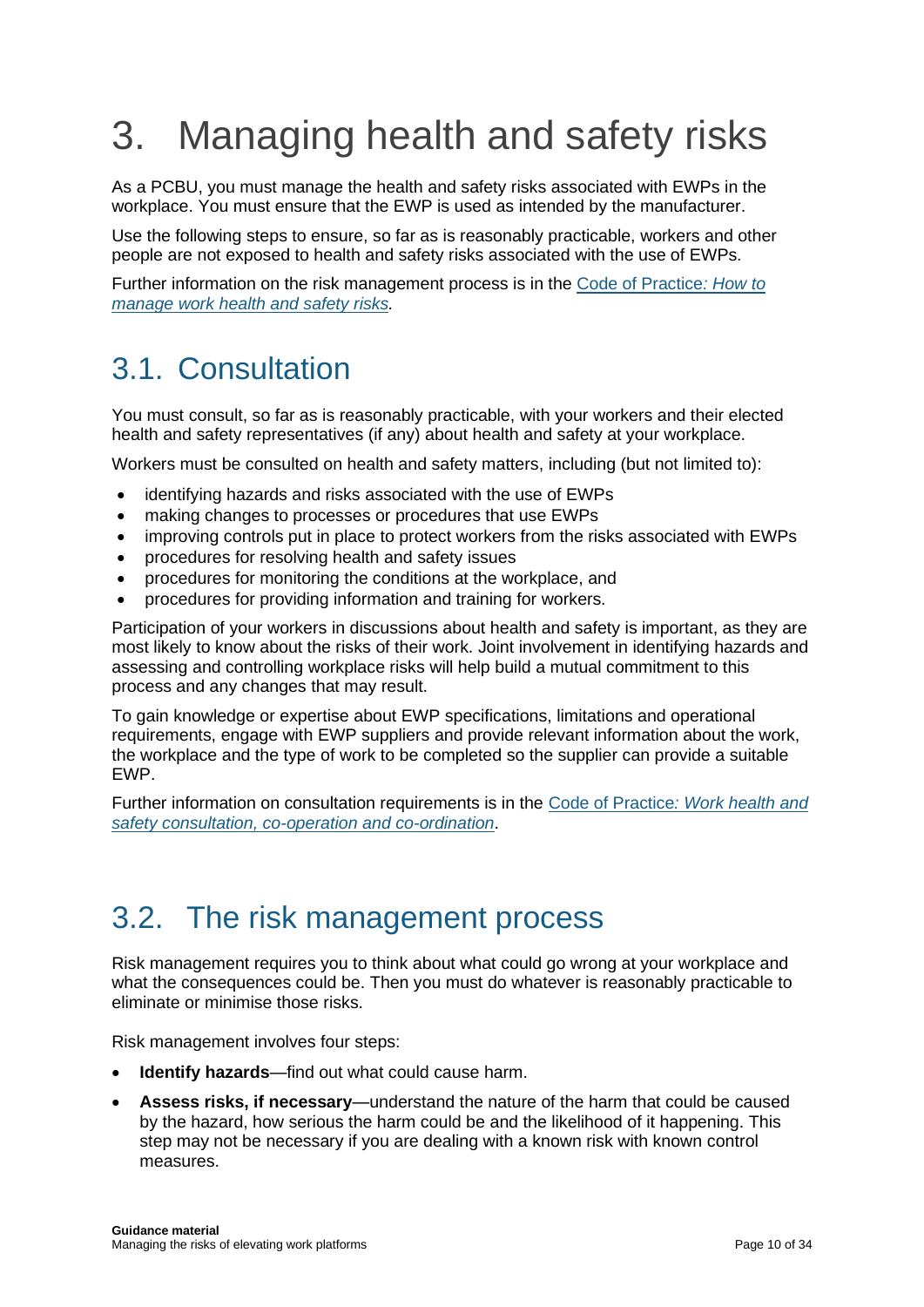- **Control risks**—implement the most effective control measure that is reasonably practicable in the circumstances and ensure it remains effective over time.
- **Review hazards and control measures** to ensure they are working as planned.

Determining what control measures are reasonably practicable includes consideration of the availability and suitability of control measures. Cost may also be relevant, but you must only consider this after you have assessed the extent of the risk and the available ways to eliminate or minimise the risk.

# <span id="page-10-0"></span>3.2.1. Identify the hazards

Identifying hazards associated with EWPs involves anticipating things and situations that could potentially cause harm to people.

Due to the size and function of the machine, there are many hazards that can pose a risk to the health and safety of workers and the public.

Known hazards associated with using an EWP include:

- structural failure, overturning, or collapse
- contact or collision of the EWP with people or other plant, powerlines and structures causing injuries and entrapment
- inadequate ventilation in the area the EWP is used
- restricted working space
- outriggers
- having different machines with different controls
- falling objects, and
- working at heights.

Incidents involving EWPs have resulted in fatalities and serious injuries.

The following can help you identify hazards related to the use of EWPs:

- observe the workplace and consider where the EWP will operate and how it could interact with other plant, people and structures, including overhead electric lines. Think about the layout and placement of overhead structures in your workplace where the EWP may be used.
- review inspection, test and maintenance records, such as logbooks and incident and injury records, including near misses, and
- consult with the EWP operator, workers, spotters and others about problems they encounter or can reasonably foresee. This could include problems with operation, inspection, maintenance, repair, transport and storage of the EWP.

Hazards can also arise from the conditions of the workplace. For example, local weather conditions can introduce new hazards. High winds can be dangerous and cause uncontrolled movement or overturning of an EWP. Rainfall can affect visibility and ground conditions which may cause the machine to become unstable.

The terrain and operating surface of the EWP can pose serious risks of uncontrolled movement or overturn if it is sloped, uneven or unstable. Stability may also be affected by any underground services, including existing trenches and any trenches or holes that have been recently filled. Ensure the ground can bear the weight of the machine and any loads it is required to carry.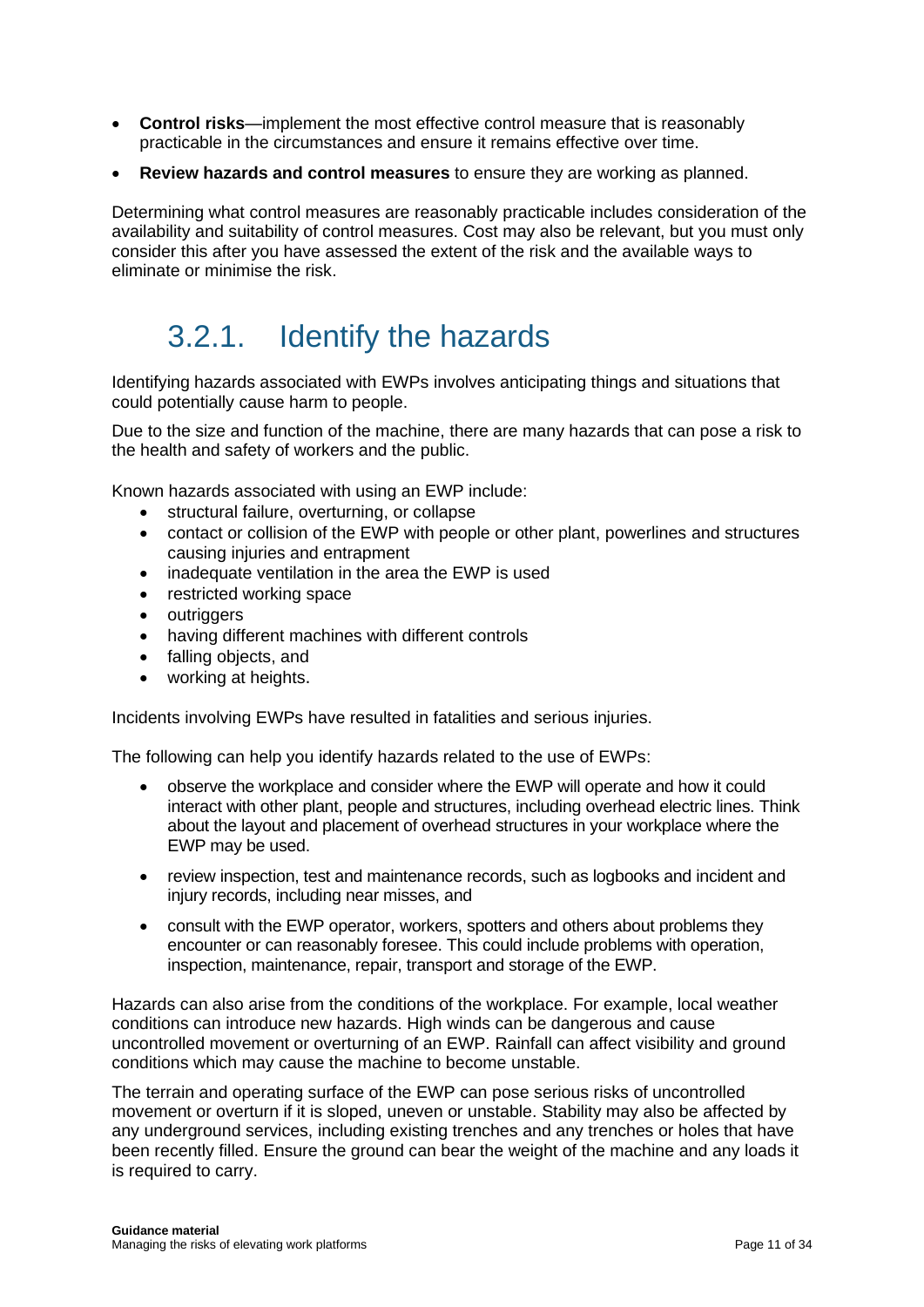The proximity of other structures can pose a risk of being crushed or trapped against the structure. This can occur when moving the EWP or positioning the work platform. Tight spaces, protruding points and rough terrain are all factors than can cause the work platform to jolt, bounce or collide with objects or structures.

Hazards can arise with the reach and height required for the task. The risk may increase as the machine is required to reach further and higher. The type of work being carried out, and any equipment in the platform may also pose hazards. For example, if carrying out work involving sheet metal, wind may be more hazardous due to a 'sail' effect destabilising workers and the machine.

### <span id="page-11-0"></span>3.2.2. Assess the risks

In many cases the risks and related control measures will be well known. Otherwise, you should carry out a risk assessment. Risk assessments help determine how large the risk posed by the hazard is, what action is necessary to control the risk, how urgently the action needs to be taken and who is responsible for implementing the control measure.

You should identify the type and potential severity of the harm. The number of people potentially exposed to the hazard and other factors, such as the potential distance of a fall, may influence the severity.

The assessment must also work out the likelihood of harm occurring. Consider how frequently the task is done or how close people are to the hazard. For example, work being undertaken close to an overhead structure has a higher crush risk than work undertaken further away.

A risk assessment should be carried out if:

- there is uncertainty about how a hazard may result in an injury
- the work activity involves a number of different hazards, and
- there is any lack of understanding of how these hazards may interact with each other.

Risk assessments should consider the effectiveness of existing control measures and how work is actually undertaken in the workplace (compared to the written manuals and procedures and in infrequent or abnormal situations). In undertaking the risk assessment, also think about maintenance and cleaning, breakdown of equipment and failures of health and safety controls.

## <span id="page-11-1"></span>3.2.3. Take action to control the risks

WHS laws require you to do everything reasonably practicable to eliminate or minimise risks to health and safety in the workplace. It is most likely you will need to use a range of control measures to protect your workers from the risks associated with EWPs.

Controlling risks should involve discussing site-specific requirements, including the type, size and functions of the EWP to use, training and traffic management.

The ways of controlling risks are ranked from the highest to lowest level of protection and reliability, known as the hierarchy of risk controls. You must work through this hierarchy to manage risks.

You must always aim to eliminate a risk where reasonably practicable. Where a risk cannot be eliminated, it must be minimised, so far as is reasonably practicable, using one or more of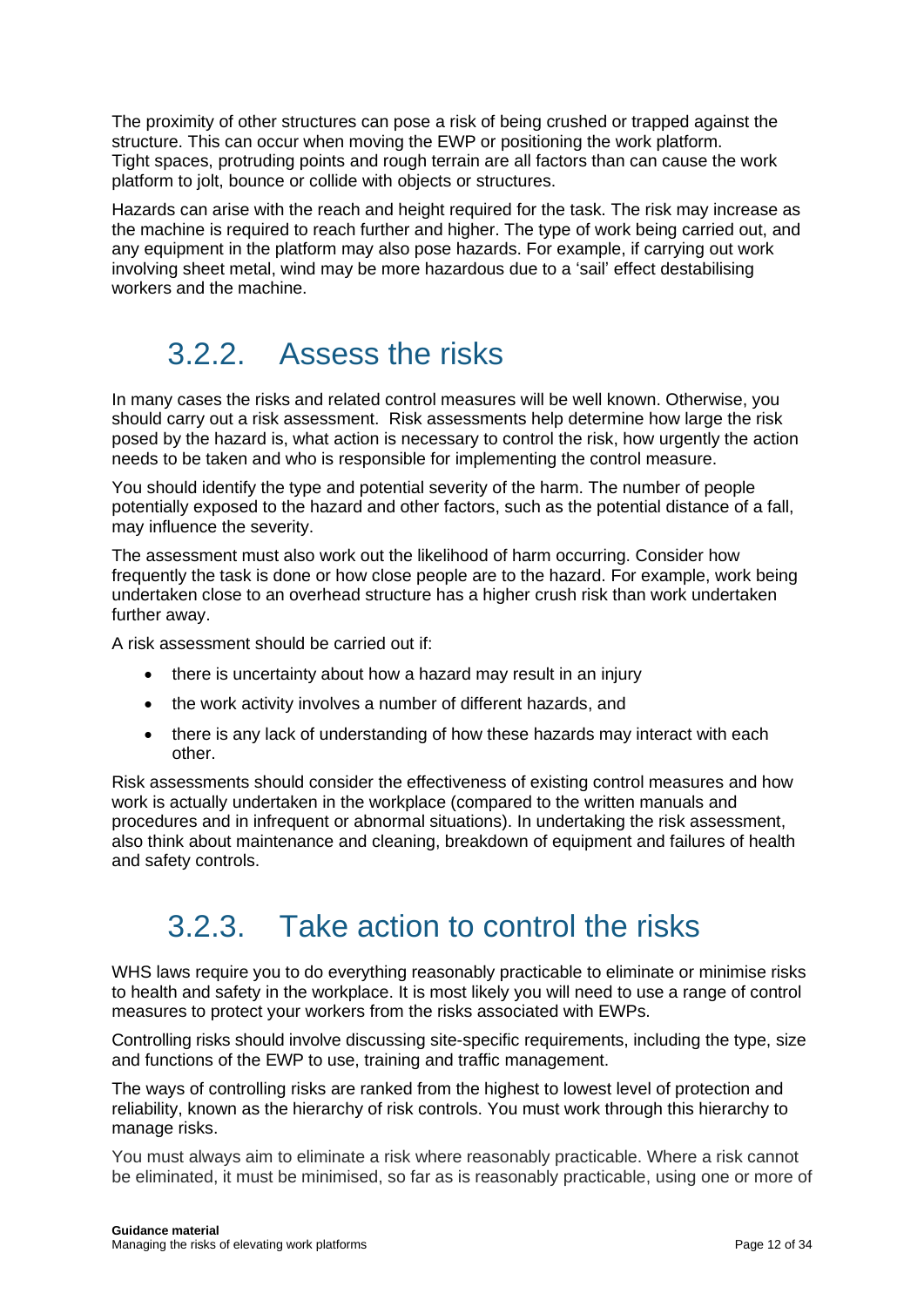the following approaches:

- Substitution
- Isolation, and
- Engineering.

If risk still remains, administrative control measures should be implemented, so far as is reasonably practicable. Personal protective equipment [\(PPE\)](https://www.safeworkaustralia.gov.au/glossary#ppe) should be used to control any remaining [risks.](https://www.safeworkaustralia.gov.au/glossary#risks) Cost may also be relevant, but you can only consider this after an effective review of all reasonably practicable control measures. A combination of control measures may be required where a single control is not sufficient to minimise the risks. Monitor and review all controls to ensure they remain effective.

#### **Elimination**

The first thing you must consider is whether a risk can be completely removed from the workplace. For example, it may be possible to plan painting work so there is no need to use an EWP by painting beams on the ground prior to installation.

If it is not reasonably practicable to completely eliminate the risk, then risks must be minimised, so far as is reasonably practicable.

#### Substitution controls

Substituting the hazard for something safer can be an effective control measure. Depending on work requirements, the EWP may be substituted for other types of plant or structures, such as fixed scaffolding.

#### Isolation controls

Where possible, restrict site access to people who are directly involved with the work activities and minimise the movement of people and mobile plant in the EWP working area.

If the EWP is close to an open trench, ensure the plant is a safe distance from the edge of the trench. If the ground is soft or unstable, conduct a risk assessment to determine a safe distance from the trench. You may need to consult with a competent person to determine the safe distance. Use physical barriers, such as secure fencing to ensure the machine cannot access the edge of the trench or any surrounding unstable ground.

Exclusion zones should be used to separate the EWP from surrounding plant and structures. Ensure other plant or vehicles are not travelling near the EWP while operating.

### Engineering controls

An engineering control is a control measure that is physical in nature, including a mechanical device or process. These may include alarms and operator protection structures.

#### Administrative controls

If after implementing the above control measures a risk still remains, administrative controls may be used to minimise the remaining risk, so far as is reasonably practicable. Some administrative measures will be necessary to ensure substitution, isolation and engineering control measures are implemented effectively, for example, following safe work procedures when using EWPs.

Administrative controls are less effective than other control measures because they do not control the hazard at the source and instead rely on human behaviour and supervision.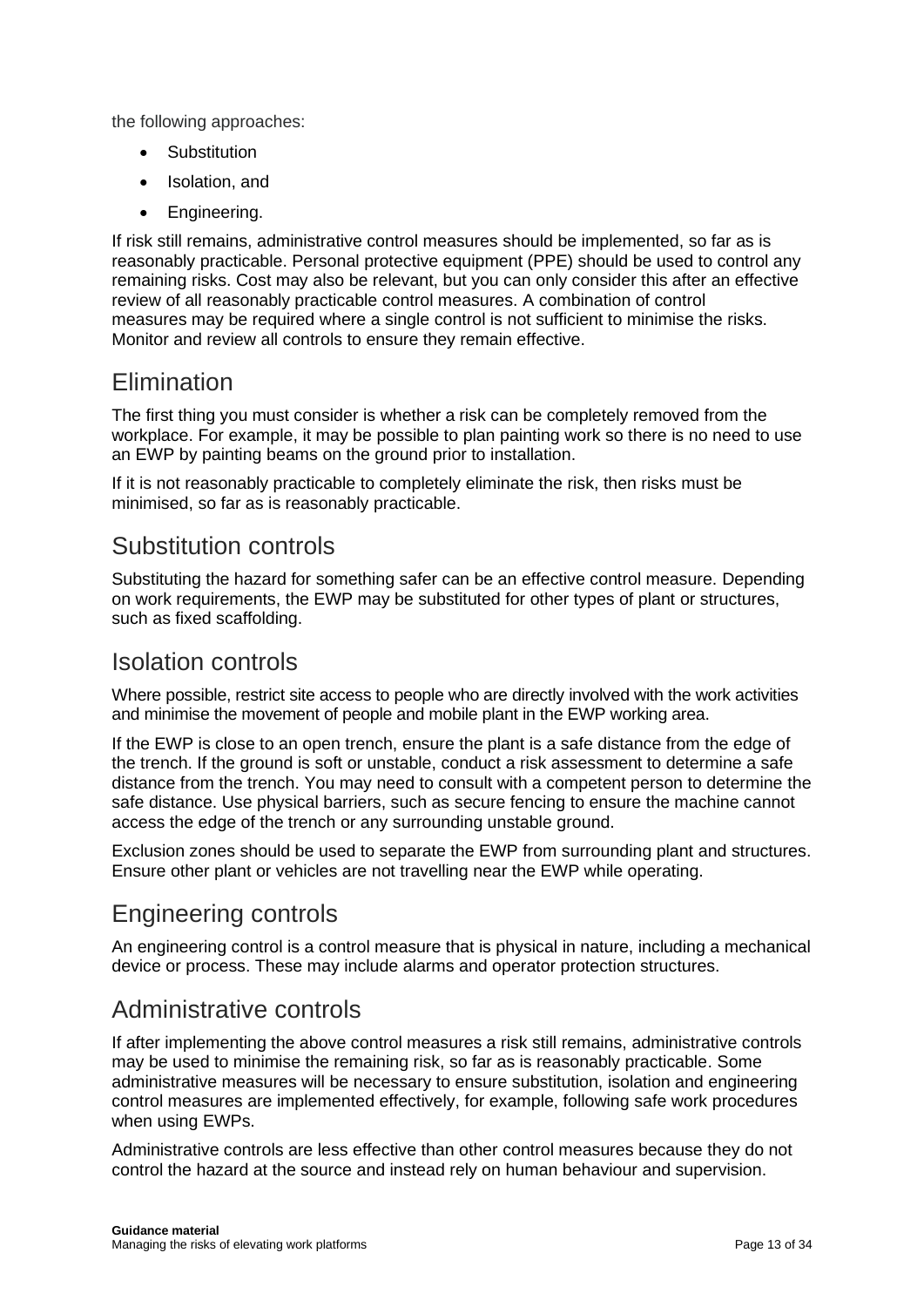Administrative control measures include work methods or procedures that are designed to minimise exposure to a hazard, such as the use of spotters, communication devices, including two-way radios, as well as the information, training and instruction needed to ensure workers can work safely.

### Personal protective equipment

Any remaining risks should be minimised with suitable personal protective equipment (PPE). Suitable protective devices for operators must, so far as reasonably practicable, be provided for EWPs.

PPE that may be used when working with an EWP includes:

- safety harnesses, including relevant lanyard and personal energy absorber
- a safety helmet/hard hat
- steel capped, rubber soled shoes
- a high visibility safety vest
- goggles
- sunscreen, and
- <span id="page-13-0"></span>• aloves.

# 3.2.4. Maintain and review the control measures

Control measures should be regularly reviewed to make sure they remain effective. This is particularly important if there have been changes to the nature or duration of work. Ensure that control measures are working as planned. Consulting with workers and their representatives, if any, can help determine if the control measures are effective. You should also consider:

- if the control measures introduce any new risks
- if the workers are actively involved in identifying hazards or controls
- if incidents are occurring more or less frequently, and
- if any new information or equipment has been developed that may be effective.

<span id="page-13-1"></span>If issues with the risk management controls are found, the risk management process should be repeated to identify additional ways to effectively manage the risks.

### 3.3. Information, training, instruction and supervision

You must, so far as is reasonably practicable, provide any information, instruction, training or supervision necessary to protect people from health and safety risks that arise from the work carried out as part of the business or undertaking.

You must ensure that information, training or instruction provided to a worker is suitable and adequate for:

- the nature of the work carried out by the worker
- the nature of the risks associated with the work at the time of the information, training and instruction, and
- the control measures implemented.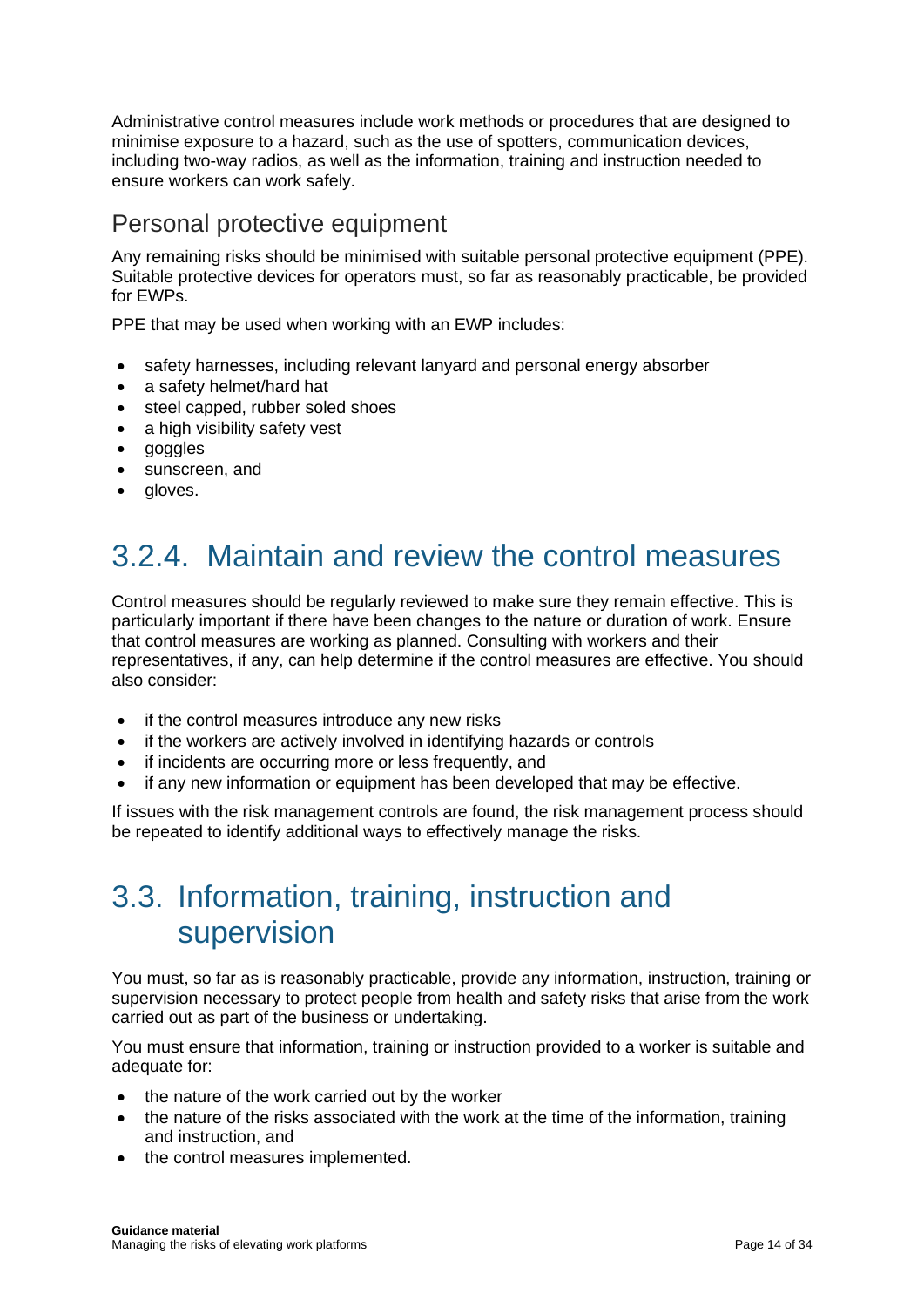You must also ensure, so far as is reasonably practicable, that the information, training and instruction are provided in a way that is readily understandable for the person to whom it is provided.

Information, training and instruction provided to workers should include:

- familiarisation with new or unfamiliar plant and work environments
- establishing communication procedures between the EWP operators, ground support workers, spotters, other machine or vehicle operators and any other relevant workers
- relevant information for operators, including how to operate the controls, use the machine safely, perform pre-start inspections and keep the log book up-to-date to ensure safe use of the machine
- the proper use, wearing, storage and maintenance of PPE
- the hazards and risks associated with the work performed
- how to follow the health and safety procedures associated with the work, including the contents of any safe work method statements (SWMS) for high risk construction work
- the reasons for any fall protection measures that have been put in place
- emergency and rescue procedures, including positioning the EWP to ensure access to the emergency controls is not obstructed
- procedures for reporting hazards and incidents
- how to assess the workplace conditions, such as slope and ground conditions
- the correct selection, fitting, use, care, inspection, maintenance and storage of fall arrest and restraint equipment, if this equipment is to be used, and
- control measures for other potential hazards, such as crush or electrical hazards.

Those supervising the work should also receive training. The amount and type of training required will depend on the nature of the work and the risks involved, in general they should understand the risks of using EWPs, capabilities and functionalities of the specific EWPs in use and any relevant rescue procedures.

You must not direct or allow a worker to carry out construction work unless the worker has successfully completed general construction induction training and has carried out construction work in the last two years, if the worker completed induction training more than two years previously. You must also ensure the worker holds a general construction induction training card or a general construction induction training certification issued within the preceding 60 days.

For further information on induction training, see the information sheet: *[Workplace induction](https://www.safeworkaustralia.gov.au/system/files/documents/1703/information-sheet-work-induction-for-construction.pdf)  [for construction workplaces.](https://www.safeworkaustralia.gov.au/system/files/documents/1703/information-sheet-work-induction-for-construction.pdf)* 

### Operator training

It is important that workers are trained on operating the different types of machines that they will be using on site. If there are multiple types of EWPs on site, the workers should be trained for all the EWP types, or only be directed to use the type that they are trained for. The different types and brands can have significantly different controls. Incorrect use of the controls can lead to a serious incident and injury.

Workers, including spotters and ground workers involved with the EWP, should be aware of how to operate the emergency controls to ensure that they are able to lower the platform if needed.

### Safe general use

The PCBU must provide any necessary training or instruction so that the worker understands the hazards and risks associated with EWPs, including ensuring competency in the use of communication systems, setting up exclusion zones, and understanding any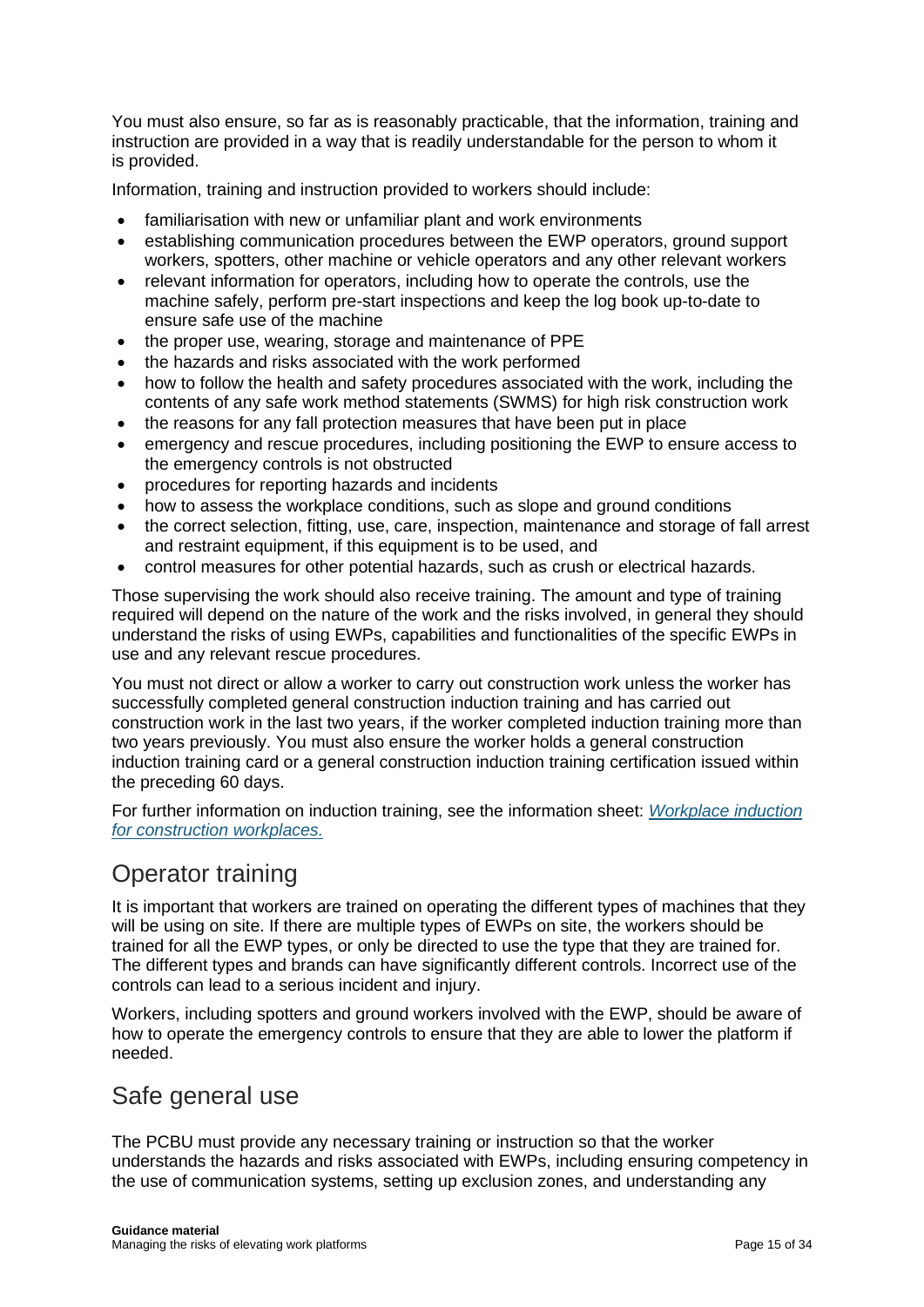SWMS and emergency procedures.An EWP operator can demonstrate they are adequately trained by:

- holding an industry recognised training card
- holding a statement of attainment or other nationally recognised qualification
- completing training at an industry training school, or
- completing on-the-job training under supervision of a person who is competent to train and assess an EWP operator.

# <span id="page-15-0"></span>3.4. Licensing requirements

For a boom-type EWP, where the boom length is 11 metres or more, the operator must hold the appropriate high risk work licence.

The boom length is the greater of:

- the vertical distance from the surface supporting the boom-type EWP to the floor of the platform, with the platform extended to its maximum height; or
- the horizontal distance from the centre point of the boom's rotation to the outer edge of the platform, with the platform extended to its maximum reach.

The boom length is to be taken from the original design. Post manufacture alterations to reduce the boom length do not nullify EWP licensing requirements.

A person who operates a boom-type EWP with a boom length of 11 metres or more is not required to be licensed if they are undertaking training to obtain their high risk work licence and supervised by a person holding the relevant licence. A licence is also not required if the work carried out is:

- solely for manufacturing, testing, trialling, installing, commissioning, maintaining, servicing, repairing, altering or disposing of the EWP
- solely for moving the EWP in the workplace where the EWP is operated or used without a load except when standard weights with predetermined fixing points are used for calibration and other testing
- limited to loading or unloading the EWP from a vehicle or equipment used to move the EWP.

For other types of EWPs, including a boom-type with a boom length of less than 11 metres, although a high risk work licence is not required, you still have a duty of care to ensure that the workers operating the EWPs are adequately trained to do so.

### <span id="page-15-1"></span>3.5. Inspections

Regular inspection, maintenance and repair are to be carried out in accordance with the manufacturer's instructions or those of a competent person. A preventative inspection, maintenance and testing program will help ensure the EWP is safe to use. The inspection records should be available in the EWP logbook.

For more information on tests and inspections, see the *[Guide to inspecting and maintaining](https://www.safeworkaustralia.gov.au/doc/guide-inspecting-and-maintaining-elevating-work-platforms)  [elevating work platforms](https://www.safeworkaustralia.gov.au/doc/guide-inspecting-and-maintaining-elevating-work-platforms)*.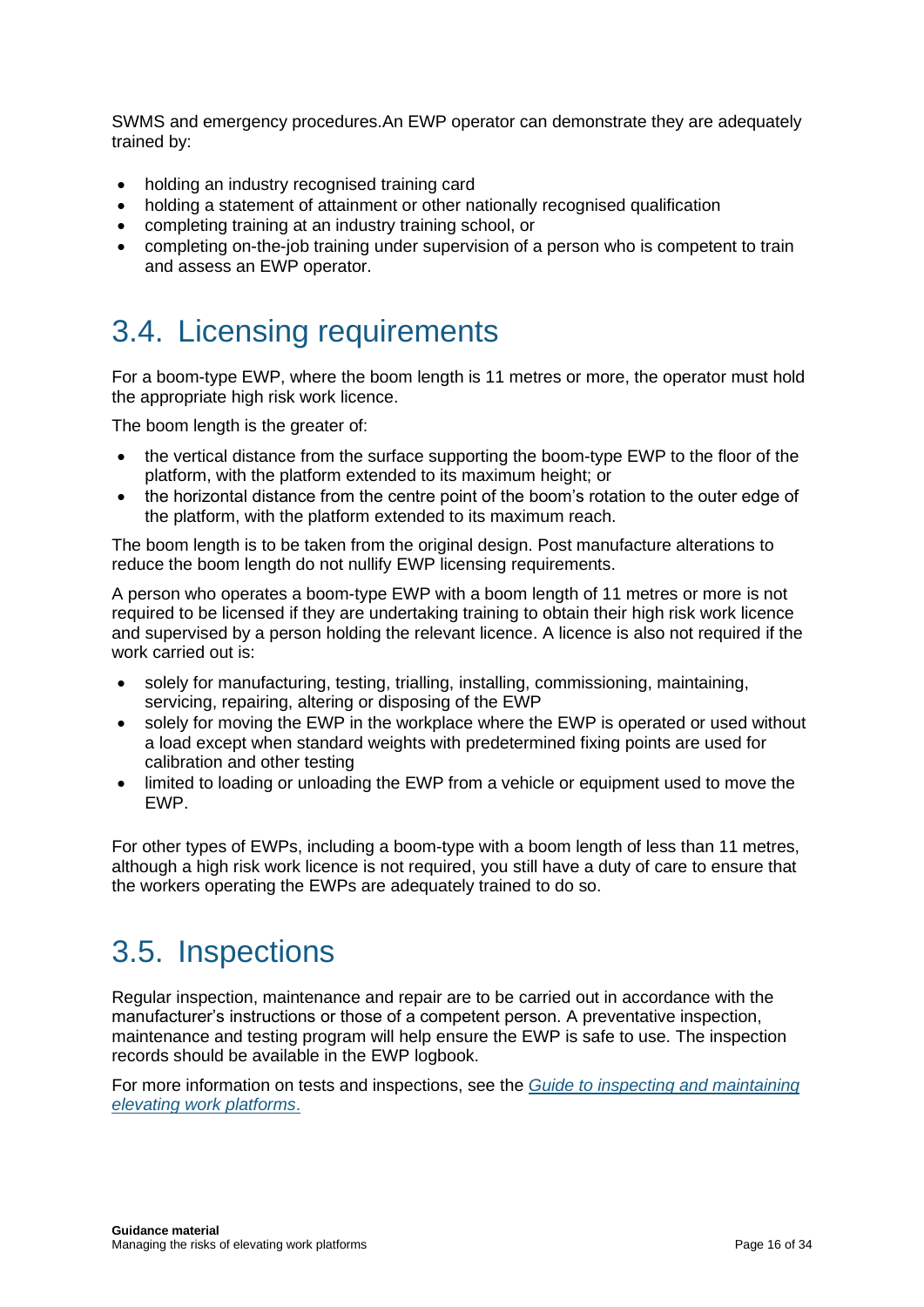# <span id="page-16-0"></span>3.6. Emergency plans

An emergency plan must be prepared for each workplace where the EWP will operate. All operators and ground support workers must be trained and familiar with the relevant emergency and rescue procedures. The plan must be tested in the workplace and include emergency procedures like effective response, evacuation and notifying emergency services.

Workers should know how to contact emergency services with contact numbers easily accessible. Signs displaying evacuation locations should be placed where they can be easily seen.

Rescue equipment should be available and easily accessible. There should be processes in place so that injured workers, including the EWP operator, can be rescued, particularly if they are being suspended by their harness.

Generally, base controls should only be used during an emergency when people are on the platform, or for maintenance purposes. Emergency retrieval systems or equipment should be provided to enable the safe evacuation of people from the platform.

If an emergency occurs where the platform needs to be lowered down, follow the operating manual for the machine as the procedures can significantly vary between different brands and types of machines. Workers should be trained in the use of emergency controls on the base of the machine. All emergency lowering procedures should ensure that there is no risk of crush injuries and that the lowering pathway is clear of obstructions.

### <span id="page-16-1"></span>3.7. Safe work method statements

The WHS Regulations define certain types of construction work as 'high risk construction work'. Additional duties apply under the WHS Regulations for these activities. If the work is considered high risk, you must prepare a SWMS prior to work commencing. Some examples of high risk construction work that may involve EWPs include, but are not limited to:

- work involving a risk of a person falling more than 2 metres
- work carried out in an area where there is any movement of powered mobile plant
- work carried out on, in or adjacent to a road, railway, shipping lane or other traffic corridor that is in use by traffic other than pedestrians, and
- work near energised electrical installations or services

A SWMS is a written document that must identify the high risk activities to be carried out at a workplace, any hazards arising from those activities and the measures to be implemented to control those hazards. A written SWMS should be based on a risk assessment and can be used for multiple high risk activities across a workplace.

The person who is responsible for carrying out the high risk work is the best person to prepare the SWMS, in consultation with the workers who will be undertaking the activities. The SWMS must be readily accessible and easily understandable for workers, including for those from culturally or linguistically diverse backgrounds. Using pictures and diagrams can be an effective method of communication.

You must put in place arrangements to ensure the SWMS is being complied with, such as workplace visits and providing resources like PPE. The SWMS should clearly document control measures for any hazard that may arise from the use of an EWP, such as crush, overturning and collision risks. The SWMS should document other safety measures, including that workers are to only stand on the floor of the EWP, not the handrails or items like ladders, scaffolding or boxes either placed on the platform floor or on the handrail.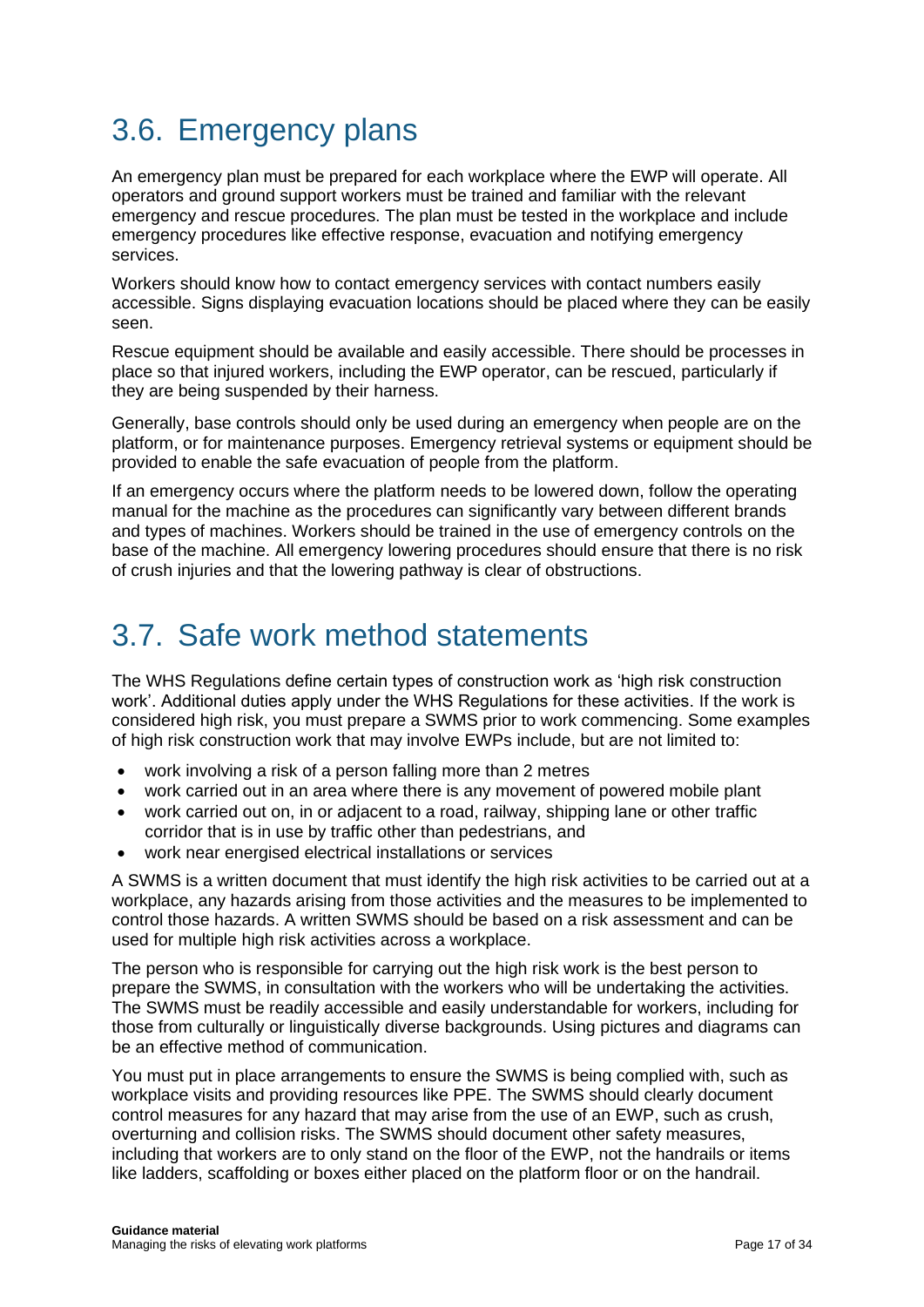For further information on SWMS see the Code of Practice: *[Construction work](https://www.safeworkaustralia.gov.au/doc/model-code-practice-construction-work)* and the Information sheet*: [Safe work method statement for high risk construction work.](https://www.safeworkaustralia.gov.au/doc/safe-work-method-statement-high-risk-construction-work-information-sheet)*

# <span id="page-17-0"></span>3.8. Record keeping

Detailed records of inspection, testing and maintenance must be kept for the period that the EWP is used or until you relinquish control of the EWP. Records should:

- demonstrate the PCBU has complied with their duties, particularly if the EWP was involved in an incident
- determine the trends and causes of premature or unusual failures
- determine the integrity of previous inspections, and, if necessary,
- schedule repairs and future inspections**.**

EWP records should include:

- design or item registration information, if applicable
- final design drawings and calculations, where available
- methods, data and results obtained from tests carried out on the EWP and safety devices
- compliance statements
- manufacturer's specifications, including recommendations for inspections and maintenance
- information on maintenance, repairs and any modifications carried out
- information regarding the assessment by a competent person including results of risk assessments if the machine is to be used in a way that deviates from the manufacturers recommendations
- documented information, instruction and training provided to workers, including operator competencies
- logbooks
- any adjustments, repairs, inspections and any irregularities or damage, and
- details that an inspection has been undertaken by a competent person and has determined it is in a safe and satisfactory condition to use.

Records for registered boom type EWPs' tests, inspections, maintenance, commissioning, decommissioning, dismantling, and alterations must be kept and be available for examination as required.

For more information on record keeping, see the *[Guide to inspecting and maintaining](https://www.safeworkaustralia.gov.au/doc/guide-inspecting-and-maintaining-elevating-work-platforms) [elevating work](https://www.safeworkaustralia.gov.au/doc/guide-inspecting-and-maintaining-elevating-work-platforms) platforms*.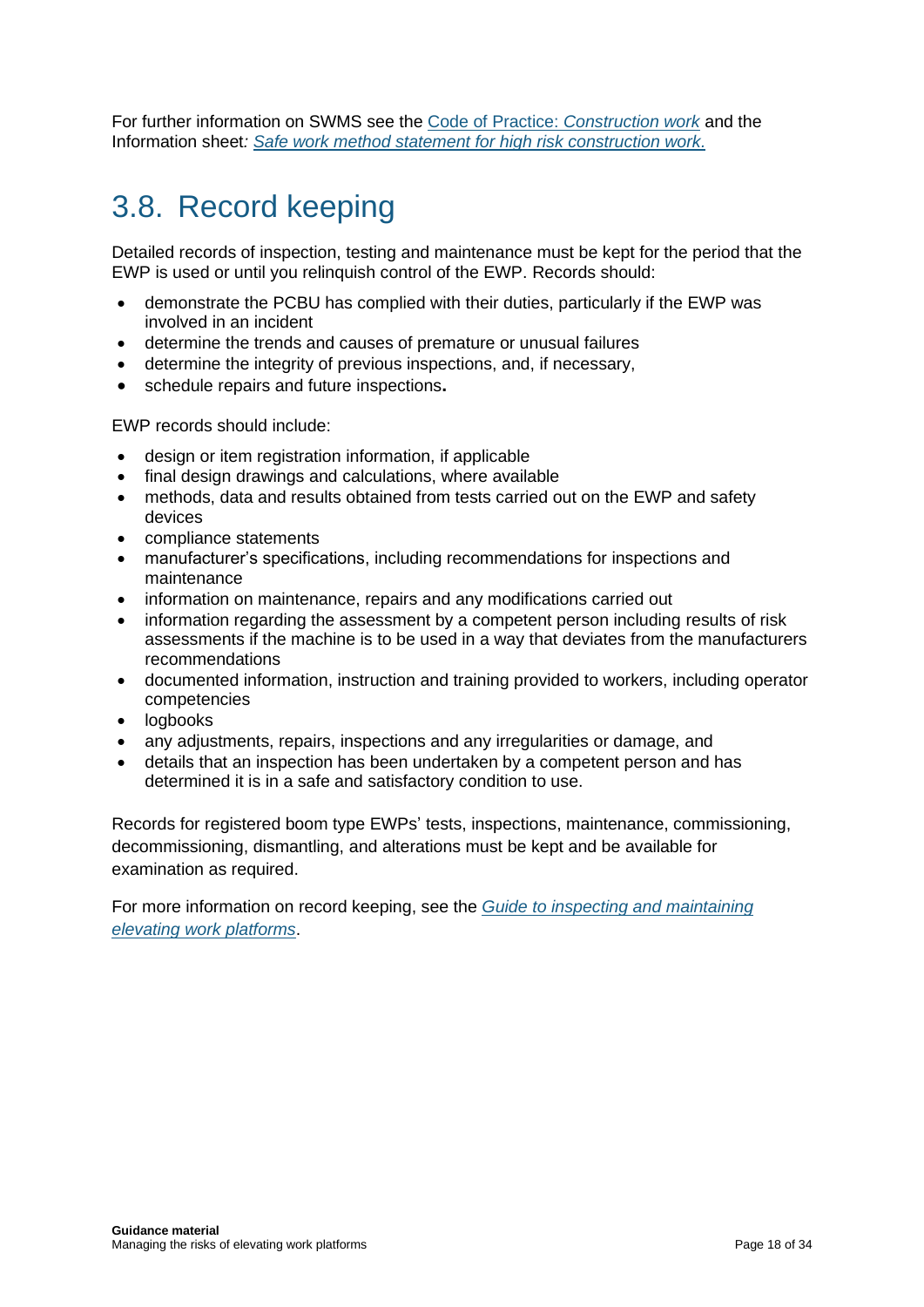# <span id="page-18-0"></span>4. Planning and preparation

# <span id="page-18-1"></span>4.1. Selecting the right EWP

Some risks can be mitigated by ensuring the correct equipment is chosen for the type of work. Before choosing an EWP, workplace requirements should be discussed with suppliers to identify the most suitable type for the task at hand. Where relevant, the complete lifecycle of the EWP, how often it is likely to be used, the conditions in which it will be used and the maximum load it is likely to lift should be considered.

When selecting an EWP, you should identify the operational requirements of the work, including where the EWP will be required to go, the size of the work space, the ground bearing capacity, any potential clearance requirements, visibility or other concerns that may require the use of spotters, the number and weight of people and equipment to be carried in the work platform and the height and reach required.

The machine that you choose should have a suitable rated capacity as well as suitable slope and wind limits. that slope and wind limits are sufficient for the work environment. You should also consider the terrain that the machine will be working on and ensure it is suitable for the type of ground conditions, slope, underground services and any travelling, moving and storage requirements. You can find this and other relevant information on the EWP's specification plate and in the EWPs manual.

You should also consider the needs of the workers. Where possible, select machines that have the same controls. Ensure they are trained or appropriately licensed where required for the EWP they are using. This is particularly important in workplaces where multiple EWPs are used as there may be differences in the controls on the EWPs. If working indoors, an electric EWP should be considered as emissions from non-electric EWPs can be hazardous.

If you use, hire or buy an EWP that is second hand, you must ensure that it is safe to use. A second-hand EWP may have out-dated or missing safety features. Suppliers of second-hand EWPs must do what is reasonably practicable to supply equipment that is safe to use and where practicable, fit or update safety features, such as secondary guarding devices.

When hiring or leasing an EWP, the person who owns the EWP must be consulted about potential hazards, as there is a shared responsibility for ensuring that the EWP is safe and without risk to health and safety.

Anyone hiring or leasing an EWP to others has duties as both a supplier of the EWP and as a person with management or control of the EWP at the workplace. They must check the EWP is safe to use and properly maintained and provide specific information including safe operation instructions.

### Secondary quarding devices

When selecting an EWP, you should consider if the machine has any secondary guarding devices. Secondary guarding devices can be used to minimise the risk of the work platform colliding with another object or structure, leading to crush injuries. The device may be included when the machine is being manufactured, or as a separate addition. A secondary guarding device may include a physical barrier above the work platform, a triggering device or sensors around the work platform or the control box and proximity switches.

Different secondary guarding systems have different triggering mechanisms. For example, it may activate if the EWP operator is pushed onto the device, or when it senses proximity of the work platform to a structure. Once activated the secondary system may give an alarm,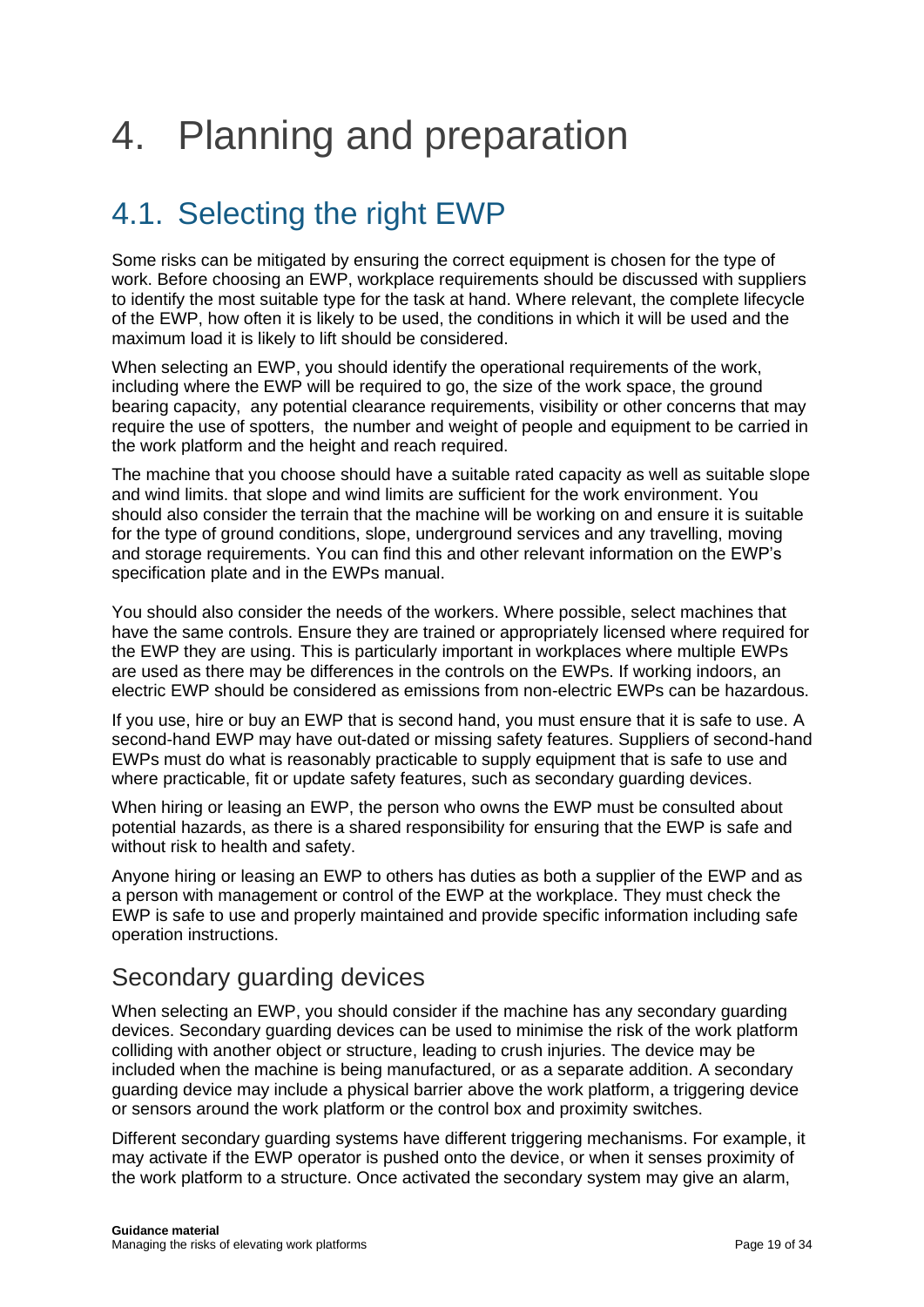slow, stop or alter movements. The operator and other workers involved should understand how the system works and how it may alter the functions of the machine and what to do if it activates.

If the work being planned is to be undertaken in or through an enclosed space, near overhead structures or anywhere where a crush risk has been identified then an EWP with a secondary guarding devices should be considered in addition to other control measures.

If you plan to install a secondary guarding device to an existing EWP, an engineering risk assessment should be undertaken. The risk assessment should include consultation with the designer, manufacturer and supplier to identify if there are any impacts on design registration, any new safety hazards or any impact to the operation of the EWP.

Secondary guarding devices may not be available for all EWP types. Typically, these are available for boom-lifts and scissor lifts. You should contact your equipment provider for information on the availability of relevant secondary guarding devices.

### <span id="page-19-0"></span>4.2.Registering an EWP

Boom-type EWPs must be registered before they can be used in the workplace. Registrable EWP designs must be design registered before being supplied and before being commissioned for use. The EWP manufacturer or supplier must provide the design registration number with the EWP.

The EWP design registration certificate number must be readily accessible in the vicinity of the EWP at all times. If a person modifies an EWP, they then have the responsibilities of a manufacturer and are to ensure the modified EWP is safe and the new design is design registered.

## <span id="page-19-1"></span>4.3. Preventing collisions

When planning work involving EWPs, you should consider how and where the EWP will need to be moved throughout the workplace. You must eliminate or minimise the risk of an EWP colliding with any person, plant or structure. Consider where the EWP will need to operate, including any potential work that will be undertaken below or near overhead structures.

Controls to reduce the risk of collisions include:

- physical barriers, such as a protective barrier that is attached to the guardrail and provides overhead protection of the operator and minimises the risk of crush injuries
- presence sensing devices that stops the movement of the EWP if it detects the platform is or is about to collide with something, and
- the use of a spotter.

Inadvertent activation of the machine can occur when people or objects accidently collide with the controls, leading to a crush injury. The risk of inadvertent operation of the controls can be minimised with the use of mechanical guards to protect the joystick from being pushed or pulled or the use of 'deadman' switches. Additionally, some EWPs can be fitted with joysticks that require centralisation, or a trigger or foot pedal to be pressed before it will allow movement. Some machines also have a timeout process, where operation of the machine times out after activating the trigger for a pre-set amount of time.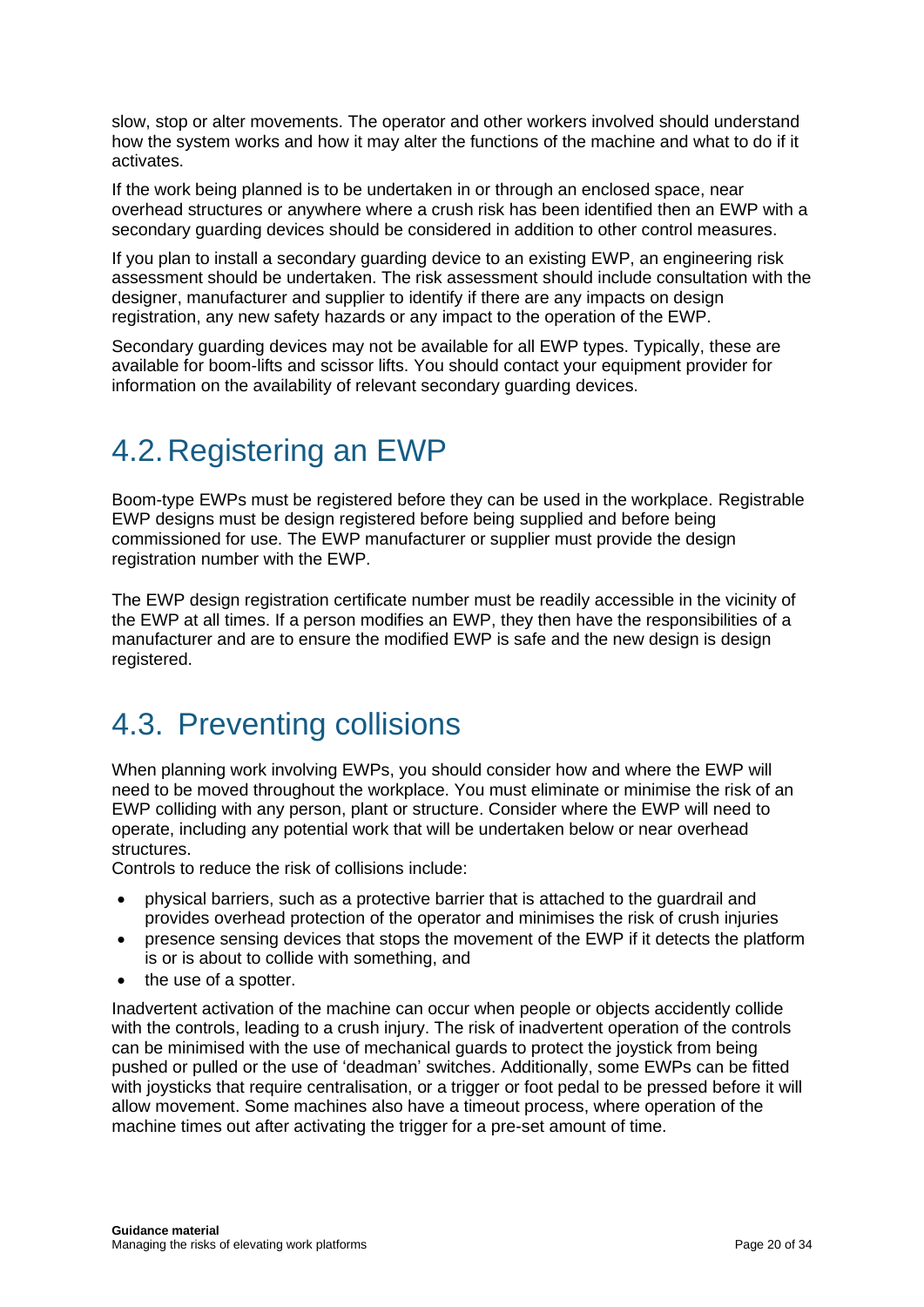## <span id="page-20-0"></span>4.4. Pre-use safety checks

The person with management or control of the EWP in the workplace must ensure, so far as is reasonably practicable, that the EWP is specifically designed for the purpose for which it is being used.

The work being undertaken, who will be involved and the conditions of the site should be planned and discussed prior to deciding what type of EWP will be used. The discussions should include EWP operators and, where relevant, suppliers, designers, local councils or government authorities, and other trades and site managers.

Other factors to consider include:

- the condition of the EWP, for example, its age and maintenance history
- the location of the EWP, for example any impact on the design and layout of the workplace and the workers' ability to access the EWP without risk of slips, trips or falls,
- any abnormal situations, for example misuse or variation in operating conditions you can foresee, and
- the position of an EWP, particularly where there are overhead power lines or when outriggers are used.

Considerations for the stability of an EWP include surface slopes, ground cavities and the condition of the ground. The ground (including concrete, roadway, paving, earth or rubble) needs to have sufficient capacity for the weight of the EWP. The positioning should ensure that access to the emergency controls is maintained. Deciding where to site an EWP should occur during the planning phase after considering relevant factors, such as:

- the risk of the EWP overturning or collapsing due to the foundations or supporting structure giving way, overloading the machine, heavy winds and uneven ground
- the risk of the EWP colliding with or being struck by other plant, structures or objects at the workplace, and
- the paths of the EWP when travelling, including the ground the machine will be travelling over and
- the lift path of the work platform.

If there are any issues with the machine, do not use it. Tag the equipment to ensure it is not used by others. For further information, see Appendix A: Pre-operational Checklist.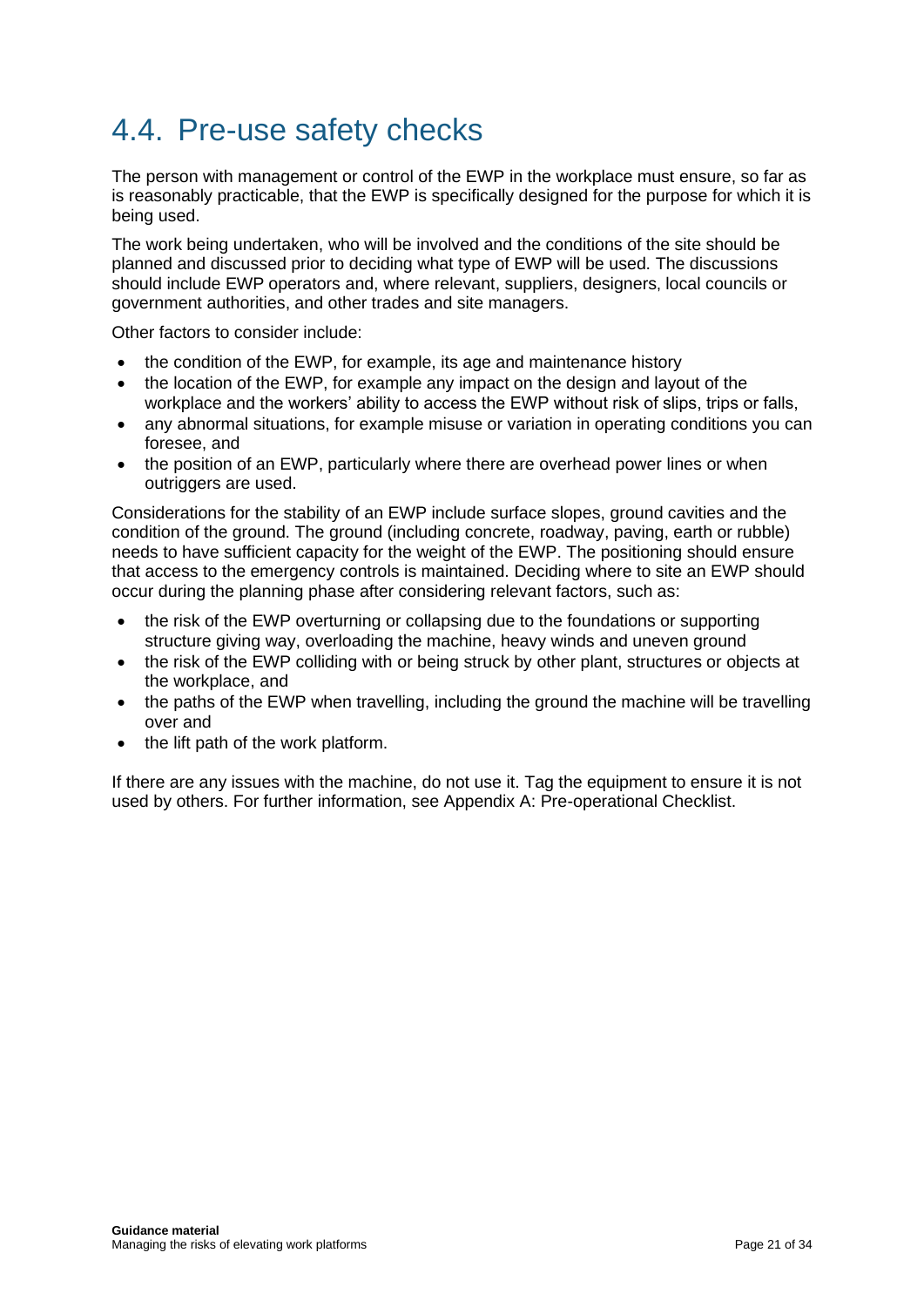# <span id="page-21-0"></span>5. Safe operation of an EWP

# <span id="page-21-1"></span>5.1. EWP controls

There must be systems in place to ensure safe operation of the EWP controls. The operator controls can vary for each type and brand of machine so careful consideration should be taken to ensure the operator training and procedures are relevant to the specific type of EWP and controls being used. Controls must be identified on the EWP with their nature, function and direction of operation.

Incorrect use of the controls can occur when there is inadvertent activation of the controls, or operator error. If workers are unfamiliar with the controls, not adequately trained or there is incorrect orientation of the control box, it is more likely that mistakes will be made.

Take particular care if there are multiple types of EWPs with different controls in use across a workplace. Where possible, put control measures in place to prevent workers switching between machines with different controls. If this is not possible, ensure workers understand any differences prior to use. The manufacturer's instructions must be accessible to operators to facilitate correct use of the EWP.

Portable controls are often used in EWPs to allow operators additional flexibility to move around the work platform. There may be a higher risk of incorrect use with portable or remote controls, often due to mis-orientation of the controls with the movement of the EWP. There should be processes in place that specify the orientation of the control box, which is particularly relevant for the use of remote controls. It is recommended that the controls are placed on the front of the machine. The remote controls and the machine should have clear visual prompts that identify the orientation of the controls so it is easy to identify which way the machine will move when using the controls.

You must train operators and ensure they are familiar with operating the controls. Ensure the instructions for lowering the platform in an emergency are clear. When positioning the EWP, ensure the emergency controls remain accessible from the ground.

# <span id="page-21-2"></span>5.2. Spotters

Lack of reliable communication between the people at a work site and the EWP operator may lead to unsafe EWP operations, such as collision with other plant and structures which can lead to injuries or fatalities.

A spotter is a person who communicates directly with the EWP operator from the ground. A spotter can minimise crush and collision risks by alerting the EWP operator of any surrounding hazards or obstacles. Spotters can also assist and raise an alarm in the case of an emergency.

Spotters should be used where an EWP operator is unable to judge distances, see the pathway of the EWP or there are structures or plant in the vicinity of the work being carried out, such as power lines and overhead structures. A spotter should be adequately trained in the use of the ground controls, emergency procedures and potential hazards related to the EWP.

The spotter should understand the task to be completed, the hazards involved and any other planned activity on the worksite including the movement of other machinery. They should be aware of the functionality and limitations of the EWP and be capable of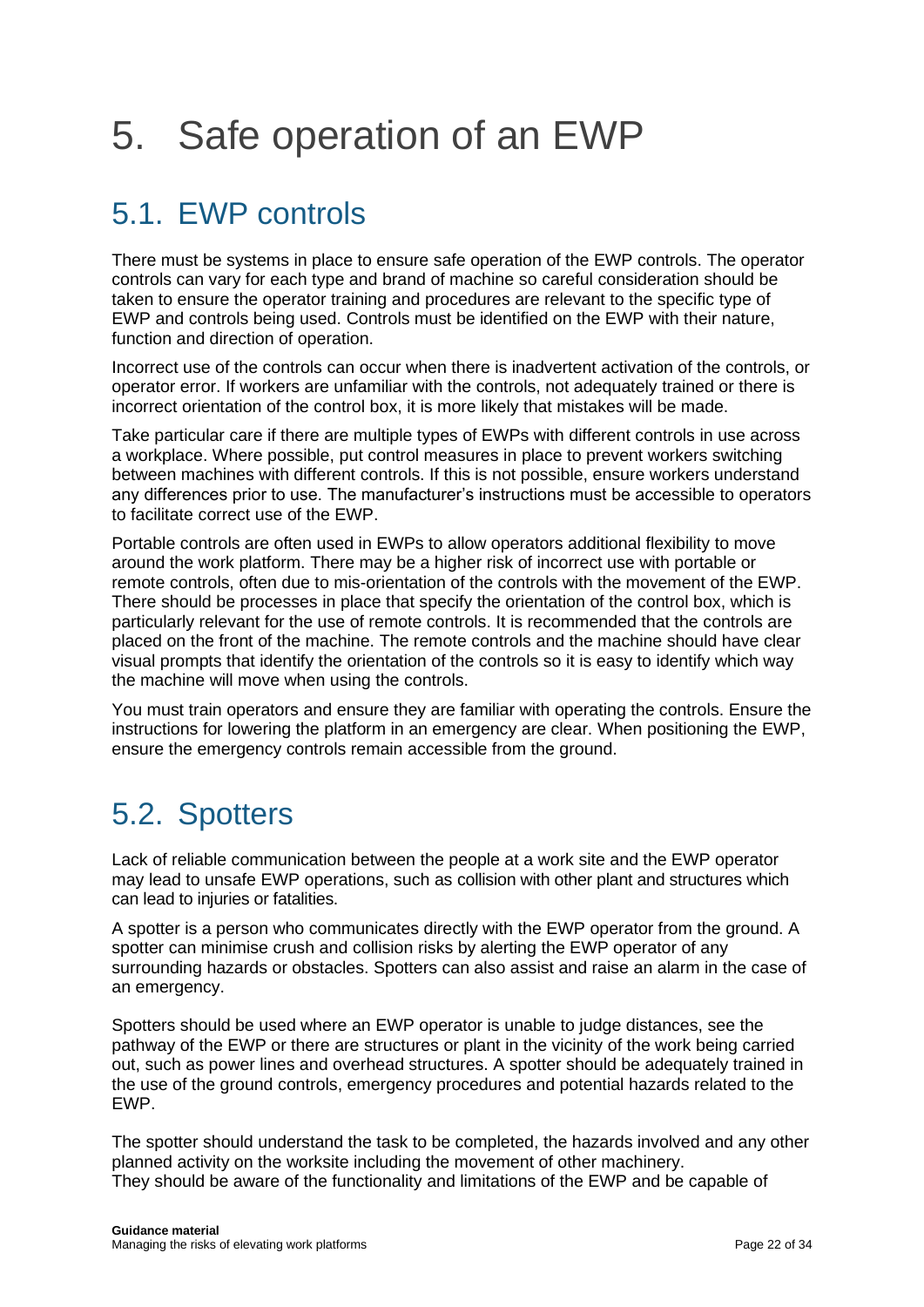retrieving the work platform in an emergency and be familiar with the controls and emergency systems of the EWP being used.

You should undertake a risk assessment before deciding to use spotters. You should consider any additional risks introduced by this control measure. For instance, the spotter may be at risk of being struck by falling objects or the EWP overturning or otherwise making contact. When moving, ensure the machine, ensure the spotter is visible and not at risk of being struck by the EWP. Never continue moving if the spotter is not visible.

# <span id="page-22-0"></span>5.3. Operating procedures

Documenting operating procedures can help define responsibilities and manage EWP activities in a logical and systematic way. In conjunction with manufacturer's instructions, operating procedures ensure the EWP operation is more likely to be carried out safely. Procedures should be prepared to suit the EWP, the work and the working conditions.

Documented EWP procedures may include:

- hazards and risk controls to be applied
- the type of EWP to be used
- the positions of the EWP, a diagram showing a view of the site may be used
- driving guidelines if the EWP is to be driven
- the maximum wind speed the EWP can be used in
- the radius range with confirmation that the platform will be moved within the EWP's capacity at the maximum radius
- the height of the work
- site and environmental conditions, including weather and ground conditions, if outdoors and other work being undertaken in the area
- if lighting is required, such as work being carried out at night
- what approvals are required, if any
- if the use of a spotter is required, and
- the tasks required, who is responsible for performing them and what communication system is to be used.

### Overturn of the machine

Minimising the risk of overturn can be achieved by ensuring the ground is stable, flat and appropriate supports are used if needed. The type of EWP being used should be appropriate for the work and worksite conditions. Overloading the platform or using it to lift heavy loads when the machine is not designed for it can cause the EWP to overturn.

If designed to be used outdoors, ensure the EWP is being used within its wind speed limits. Additionally, consider how windy conditions may affect large objects, leading to a 'sail' effect. The EWP should not be used for pushing or pulling objects outside the work platform unless it is specifically designed to do so. It should not exceed the allowable manual force stated on the manufacturers compliance plate.

Ensure the weight of the EWP does not exceed ground bearing capacity. Ground conditions should be stable when using the machine, movement of earth could cause the machine to destabilise. Slope of the ground may also impact stability, ensure the machine is suitable for the slope of the ground.

If outriggers are used, ensure they are clear of excavations, soft or filled ground, or other obstacles. Outriggers should be regularly checked to ensure stability.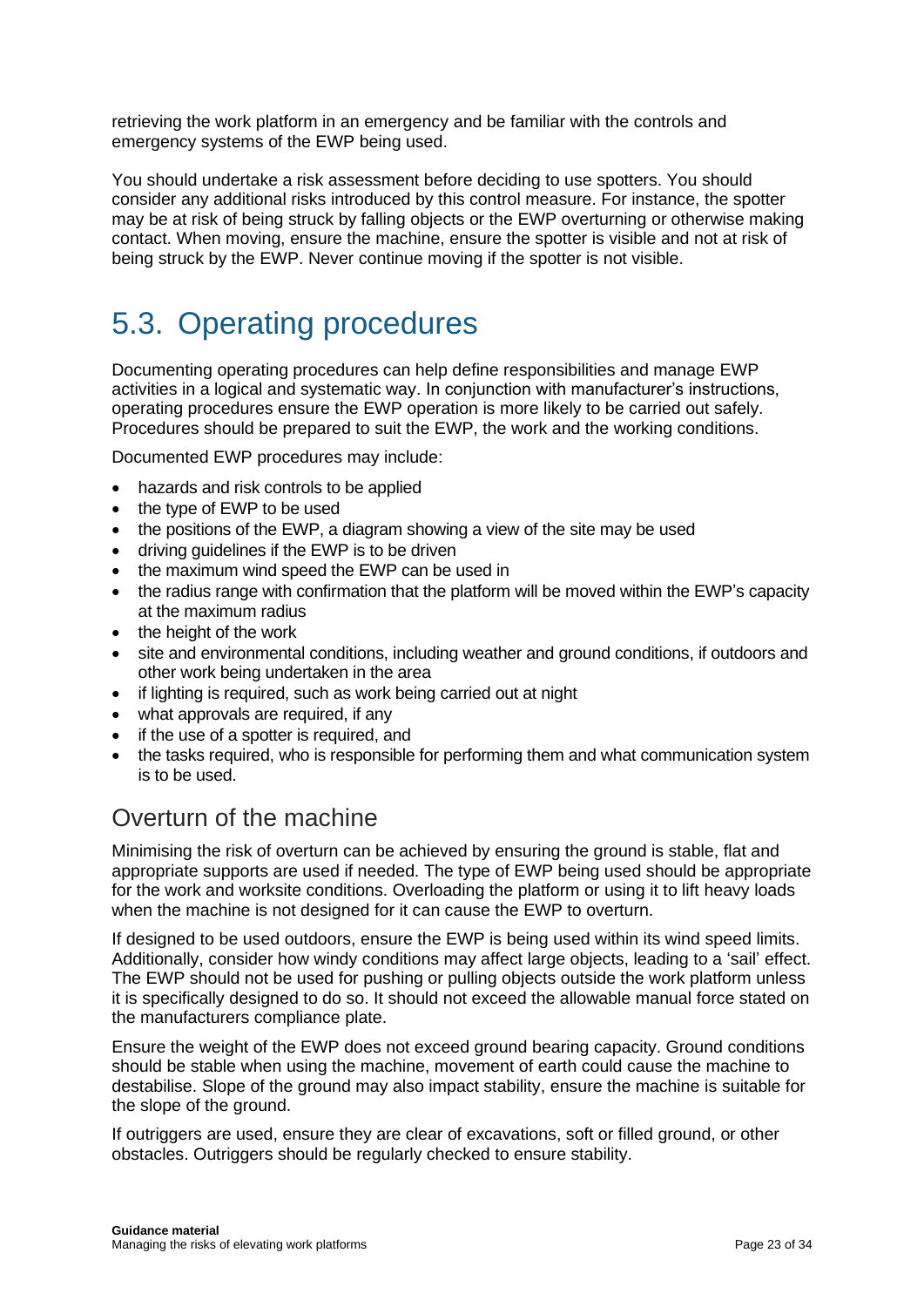### Moving the elevating work platform

Moving an EWP increases the risk of destabilising and overturning the machine as well as risks of collisions with other plant, structures or people. Extra precaution should be used if travelling through smaller spaces or near any overhead structures, such as doorways, or over ground level objects, such as gutters or pit covers. Using a spotter and operating the machine through the portable or remote controls can assist with improving visibility of surroundings and preventing collisions. EWPs should not be moved with the outriggers extended.

The following safety measures should be applied when moving an EWP:

- retract the boom and lower the platform, if possible
- consider the use of a spotter to alert the machine operator of any possible collisions
- workers on the platform wear a harness that is attached to the anchor point
- ensure the travel path is free of people, objects, plant and structures
- extra caution must be taken if moving across a slope. If moving on a slope, travel with the platform pointing up the hill and ensure the slope does not exceed the machines slope capabilities
- if travelling up a slope ensure there is enough clearance space under any overhead structures
- if travelling over a longer distance, have the boom fully retracted and as close as possible to the ground, and
- drive slowly and steer as smoothly as possible.

If it is not possible to retract the platform and the EWP is to travel with an elevated platform:

- ensure the EWP is designed to do so
- ensure the rated capacity of the machine is not exceeded, and keep any tools or equipment on the platform secured
- be aware of power lines, surrounding structures and other overhead obstructions
- travel slowly and with caution, using a spotter if possible. Travel on flat, smooth surfaces and avoid slopes and soft, uneven or unstable ground, and
- if the EWP is truck mounted, ensure the tyres are inflated to the correct pressure.

#### EWP tilt

If the EWP starts to tilt to one side:

- Work should stop immediately and the platform should be lowered or retracted.
- If safe to do so, workers should get out of the platform and attempt to find the cause of the tilt, such as uneven, soft ground or an error with the tyres or machine.
- If unable to determine the cause of the problem, or how to rectify it, advice should be sought from a competent person.
- Work should not be started again until the problem is fully resolved. The EWP may need to be re-located to more stable ground.
- For machine faults, the EWP should be locked and tagged out and assessed by a competent person before returning to service.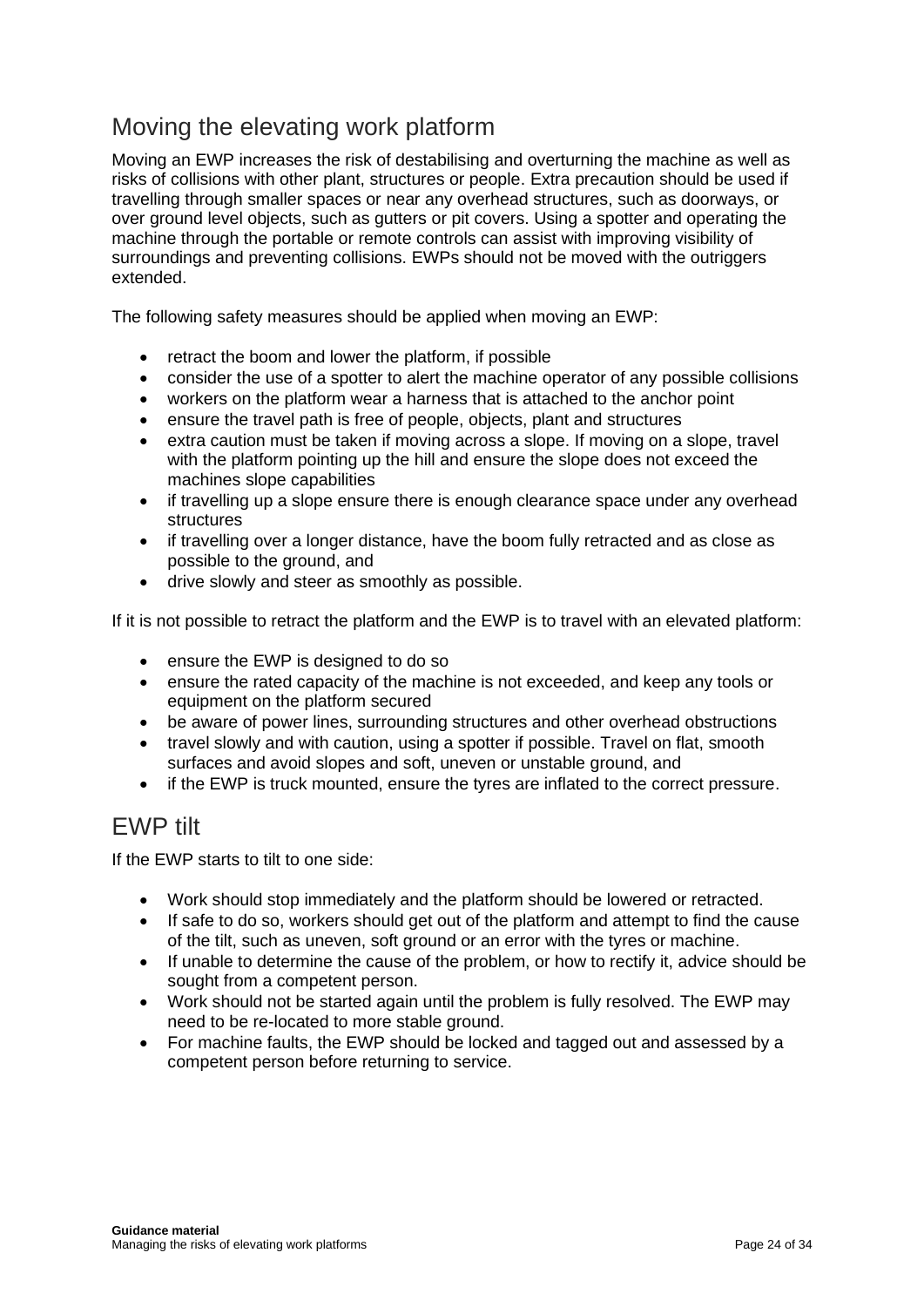# <span id="page-24-0"></span>5.4. Exclusion zones

You should consider setting up exclusion zones when using an EWP in the workplace. Use physical barriers, such as barricades to ensure that people are kept separate from the machine. Where possible, limit the people in the vicinity of the EWPs to the operators and people directly involved with the work. Signage, barriers and markings should be used to guide people and vehicles around the EWP work area where needed.

Loads should not be lifted over public access areas including footpaths, roads, highways, railways, waterways and buildings.

If there is a risk of people being hit by falling objects exclusion zones should be used and barricades should be positioned to keep people, plant and vehicles at a safe distance.

Caution must be taken when loading/unloading an EWP onto a transport vehicle. The transport driver must ensure that there is suitable isolation from passing traffic, that the EWP and transport vehicle are visible.

## <span id="page-24-1"></span>5.5. Falls from a height

Falls from a height are a major risk when using an EWP. Where possible, work should be organised so that people are not working above or below each other. A SWMS is required if the EWP is used in a construction activity where a person could fall more than two metres.

To minimise the risk of workers falling from a height, control measures may include:

- edge protection systems, and
- fall-arrest harness systems

EWPs should have either solid walls or guard rails that are securely attached to the platform and are in good condition. Ensure the gates are locked when not in use. Workers should only enter and exit the EWP using the gate. Workers should not use ladders or climb on railings to gain additional height.

Full safety harnesses, secured to the anchor point, are to be worn by people on the platform of a boom-type EWP. As there is a risk of a free fall, a fall-arrest harness designed for attachment to a lanyard, including a personal energy absorber, should be worn by the people on the EWP. The lanyard should be as short as possible and should only be attached to the designated anchor point.

If a risk assessment determines it is needed, you should ensure workers wear harnesses on other EWP types.

Workers should be aware of the hazards associated with working at heights and trained in the safe operating procedures that are in place to prevent falls. Workers should be able to conduct a visual inspection of the handrails, gate/entry bar and other protective barriers on the EWP to ensure they are in good condition and operating correctly. Harnesses should be worn, correctly fitted, maintained and anchored.

You must ensure that workers have access to first aiders and first aid equipment in the event of a fall.

For further information, see the Code of Practice*[: Managing the risks of falls at workplaces.](https://www.safeworkaustralia.gov.au/doc/model-code-practice-managing-risk-falls-workplaces)* 

#### Accessing and egressing from a raised EWP platform

Under the WHS Regulations, you have specific obligations to manage the risk of a person falling from one level to another. This includes requirements to provide safe means of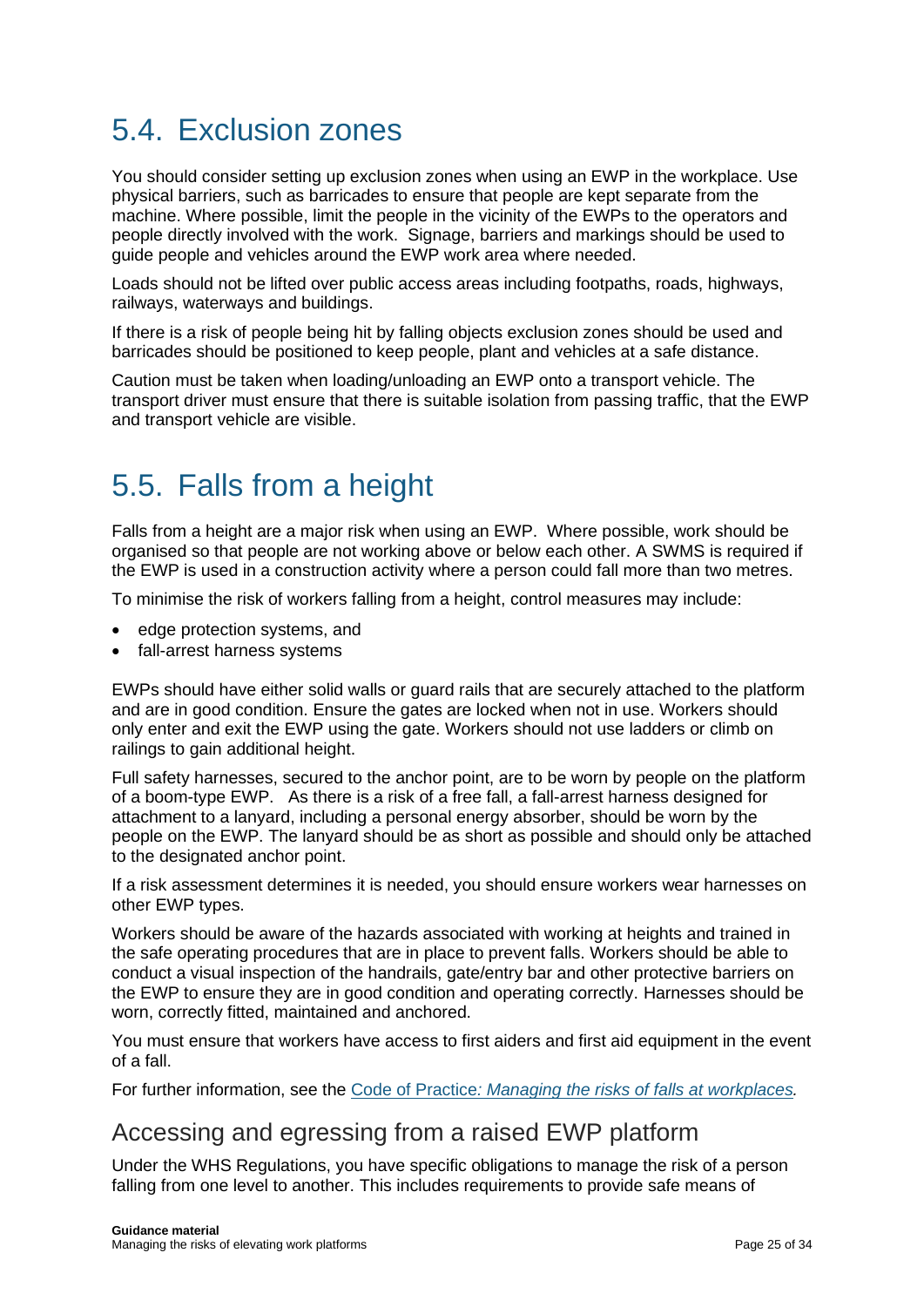access to and exit from an area from which a person could fall, such as accessing or egressing from a raised EWP platform.

It is recommended that EWPs are only used as a working platform and not as a means of entering and exiting a work area. If it is not possible to eliminate the use of an EWP to access or egress a workplace, then you should follow the conditions set out in *AS 2550.10– 2006: Cranes, hoists and winches – Safe use – Mobile elevating work platforms* are met.

Where possible, the need for accessing and egressing from a raised work platform should be eliminated. For example, use scaffolding or complete work on the ground.

Where a worker is required to move to and from a raised platform, ensure the edge of the platform is not more than 10cm away from the edge of the structure or work area. In addition, you should:

- ensure a falls arrest system is used with double lanyards,
- ensure there is suitable means to attach the fall arrest system on the structure or work area
- provide edge protection where there is an unprotected edge,
- ensure, where possible, grab rails are used and ensure it is clear where the workers will be stepping
- ensure the platform can be lowered in the event of an emergency
- ensure the raised platform and work area are stable, and
- put tags on the base controls of the EWP so that it is clear that the machine is in use.

#### Suspension intolerance

Suspension intolerance, also known as suspension trauma, is a serious illness that can occur if a worker is suspended by their harness for prolonged periods of time (5 to 30 minutes).

You must establish emergency and rescue procedures if falls arrest systems, such as harnesses, are used.

Ensure workers using a harness as fall protection are not working alone and the harness allows for movement of their legs to a horizontal position where possible.

Workers should be trained in rescue procedures. In the event of a fall resulting in suspension, emergency services should be contacted and rescue procedures should start immediately. The rescue attempt must not put other workers at risk.

Suitable rescue equipment should be provided and kept in close proximity to the work area. If the rescue is likely to take more than five minutes, the suspended worker should raise their legs to near horizontal or use footholds where possible.

Immediate first aid should be provided to a person who was suspended from the platform and experiencing any symptoms of suspension trauma, including:

- fainting
- shortness of breath
- nausea
- dizziness
- paleness
- low blood pressure
- loss of consciousness

Once the person is rescued, they should be moved to safe area, if possible, and kept calm and still. First aid should be applied to any other injuries sustained and the harness should be removed or loosened.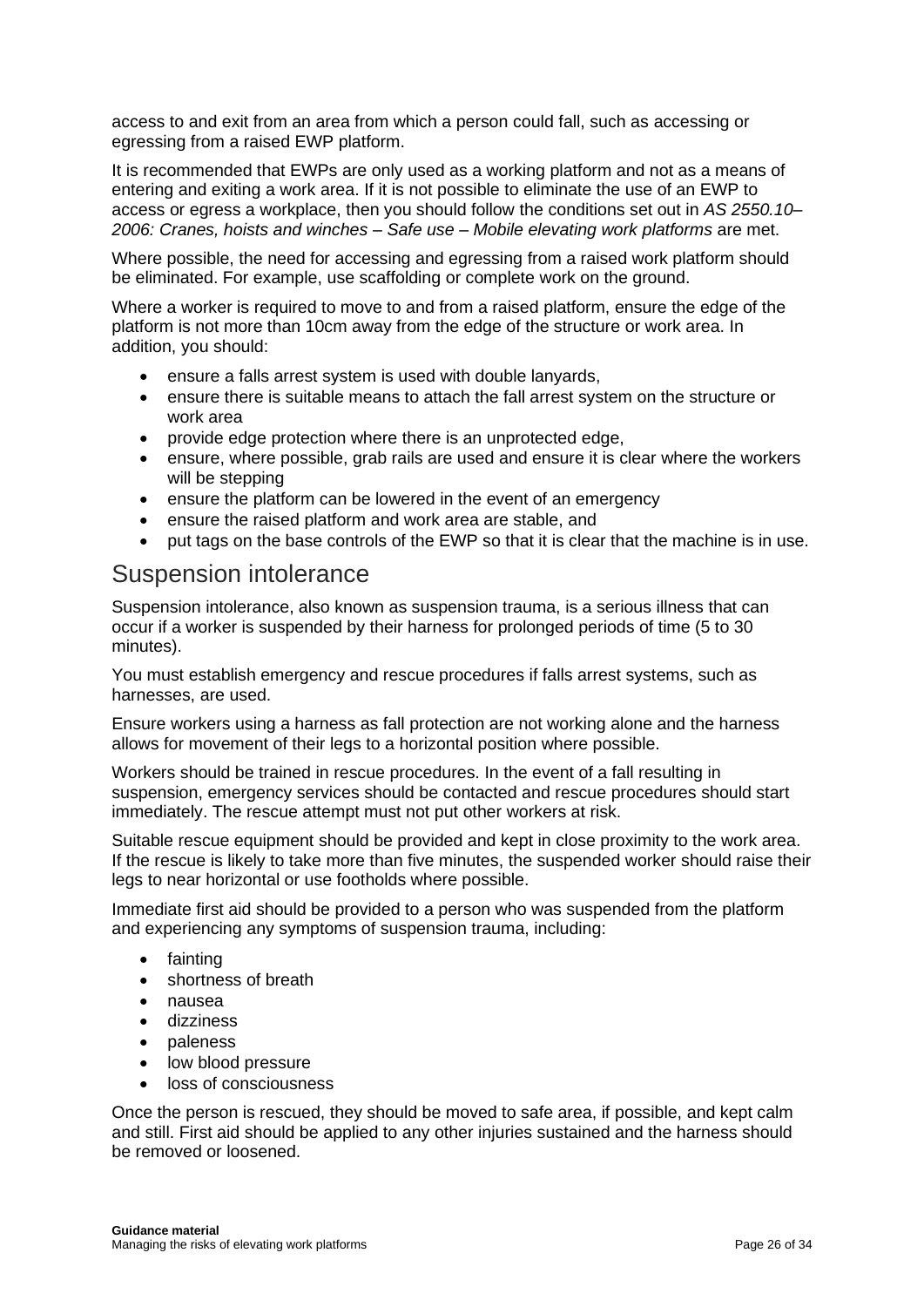See the Australian Resuscitation Council's [guideline](file:///C:/Users/AS3775/AppData/Local/Temp/1/MicrosoftEdgeDownloads/c24006de-a035-4d57-b94d-74b1d5f5c2d8/guideline-9-1-5-july2009.pdf) for harness suspension trauma for more information.

# <span id="page-26-0"></span>5.6. Telehandlers

Telehandlers, or multipurpose tool carriers are machines that have different attachments allowing it to be used for different purposes. While they are most commonly used as forklifts, they can be also used as an EWP.

Telehandlers have similar risks to EWPs, including risk of overturn, falls and colliding with other plant, people, objects or structures.

If using a telehandler with an EWP attachment, you should use the same safety controls as if you were using an EWP. This includes maintaining safe distance from power lines, not overloading the machine and ensuring operators are trained in the use of the machine, including emergency controls. A high risk work licence is required to operate a telehandler with a boom length greater than 11 meters.

When using telehandlers, you should only use the work platform that is specific to the model of the telehandler, fork mounted work platforms should not be used. Be aware of the rated capacity and wind speed capacity as well as any relevant ground conditions and slopes. Operating instructions should be updated to reflect the use of the machine. You must use the attachment that is suitable for the work being carried out.

## <span id="page-26-1"></span>5.7. Hazardous substances

If the EWP is being used for work involving the use of hazardous substances, such as chemicals, the following should be considered:

- avoid having different classes of hazardous substances on the platform at the same time
- review the material safety data sheets (MSDS) to determine the safety measures and other information about that substance
- apply appropriate PPE, the MSDS will identify which PPE is required
- ensure that the solvents or chemicals do not enter any windows or air-conditioning intake registers, and
- mix the chemicals on the ground and only take the required amount in a sealed container.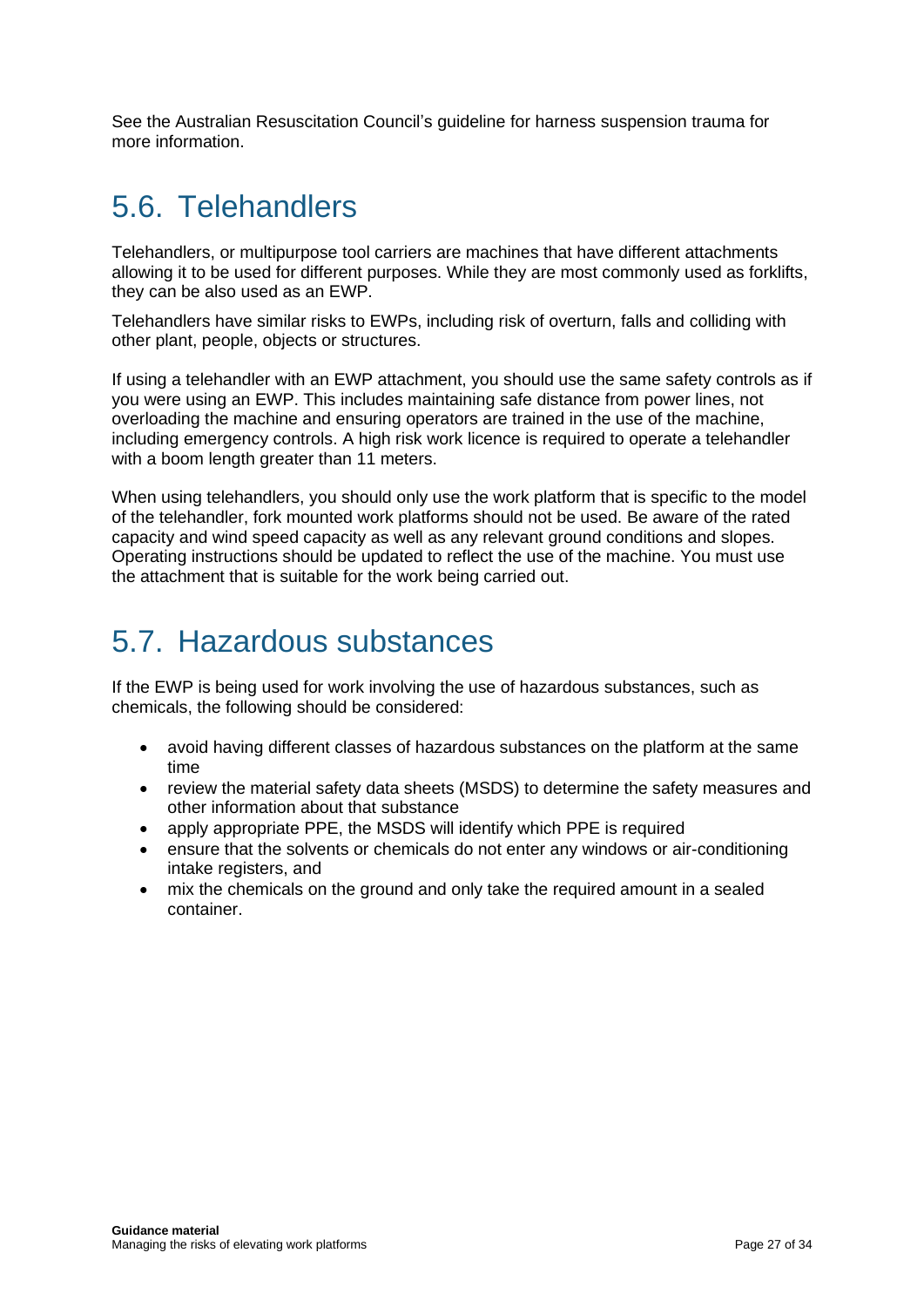# <span id="page-27-0"></span>6. Working near electric lines

Electric lines can have significant risks including electrocution, arcing, explosion or fire causing burns, unpredictable cable whiplash and other objects being electrified like signs, poles, trees or branches. Contact with energised overhead or underground electric lines can be fatal regardless of the voltage they carry. It is not necessary to touch an overhead electric line to be electrocuted. A 'flashover' or 'arc' can electrocute people when close to a line conductor.

Ensure, so far as is reasonably practicable, no person or EWP at the workplace comes within an unsafe distance of an overhead or underground electric line.

If this is not reasonably practicable, carry out a risk assessment and implement control measures to manage the risks. The control measures must be consistent with requirements of the relevant electricity supply authority.

A safety observer should be used when the EWP, or anyone working from the EWP are in motion and likely to enter a restricted work zone established around electric lines.

Most risks can be controlled by observing safe working distances for people and EWPs working near electric lines. Safe working distances will depend on the type of work and the voltage of the electric lines. Contact the relevant electricity supply authority to determine the type of control measures required. This may include isolating the electric line for the duration of the work.

Contact with energised overhead electric lines may have an impact on parts of the EWP, for example tyres, hydraulic and electrical systems. If contact occurs, the EWP should be immediately placed out-of-service until it has been inspected by a competent person and proven to be safe to use. If the EWP has inflatable tyres and there is a risk of tyre explosion, the machine should be placed in an appropriate exclusion zone for at least 24 hours after the incident.

Further information can be found in the *[General guide for working in the vicinity of overhead](https://www.safeworkaustralia.gov.au/doc/overhead-underground-electric-lines-general-guide)  [and underground electric lines](https://www.safeworkaustralia.gov.au/doc/overhead-underground-electric-lines-general-guide)*.

# <span id="page-27-1"></span>6.1. Approach distances

It can be difficult for EWP operators to see overhead electric lines or judge their height. Prior to starting work, you should determine what approach distances and work zones (see Figure 1) are required for the safe operation of EWPs and the safety of EWP operators and other workers.

The approach distance for each work zone will vary depending on the voltage of the overhead electric line and the level of authorisation of each person doing the work. As the risk increases a greater approach distance is required.

There are three work zones (see figure 1 below):

- **Zone C** is a No Go Zone closest to and surrounding the electric line where Electricity Supply Authority approval is required. A 'permit to work' may be required.
- **Zone B** surrounds the electric line and is further away than Zone C. It is for authorised people. Authorised people are workers who have successfully completed a recognised training course in overhead line electrical hazards so are permitted to work in Zone B.
- **Zone A** is furthest away from the electric line and is for unauthorised people. Unauthorised people are workers who have not received training in overhead line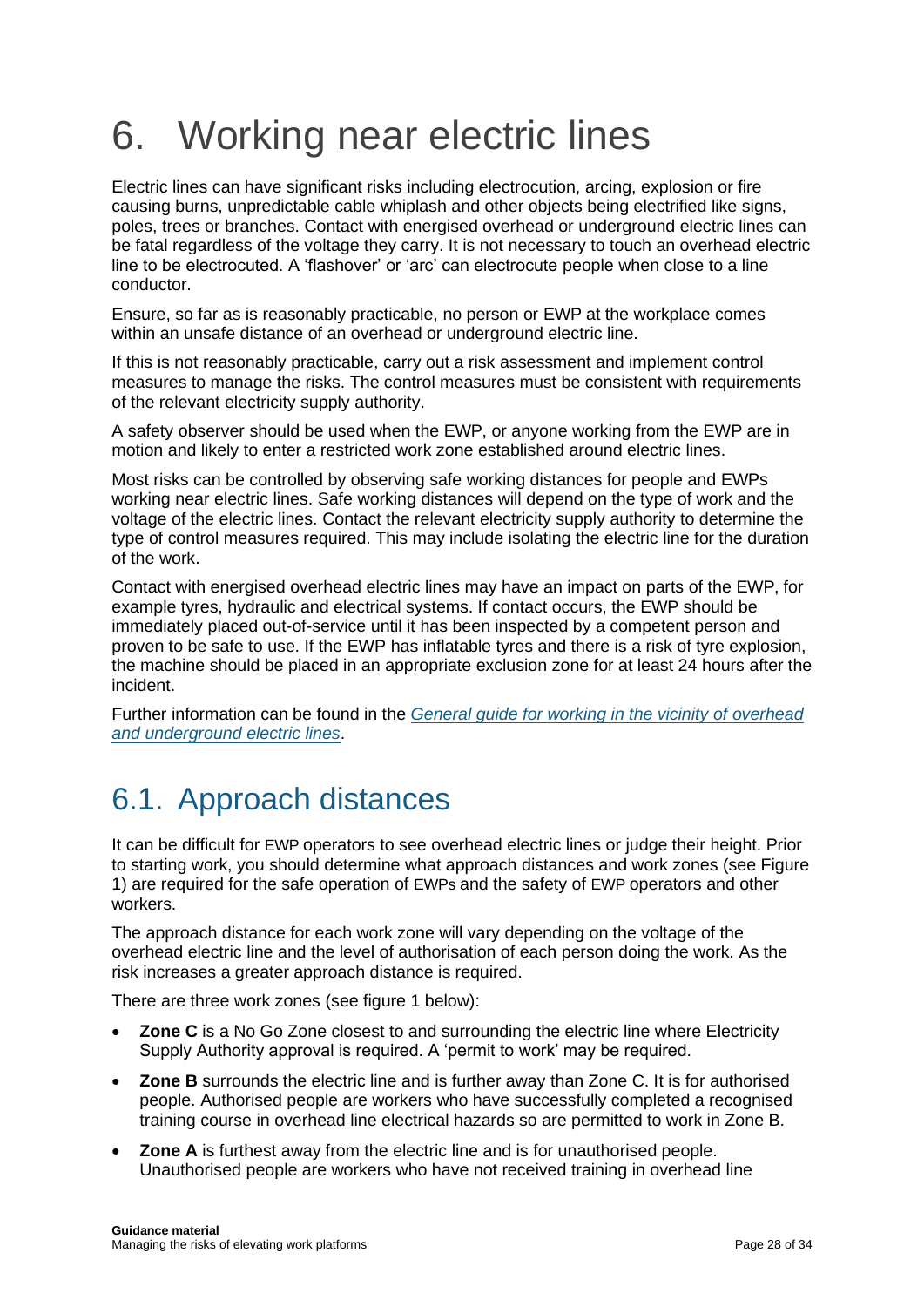electrical hazards and do not have sufficient training or experience to enable them to avoid the dangers from overhead electric lines and associated electrical equipment.

**Figure 1 Work zones in the vicinity of overhead electric lines**



# <span id="page-28-0"></span>6.2. Controlling risks

Where it is reasonably practicable, the hazard must be eliminated, for example by removing energised electric lines from work areas. Consider:

- de-energising the electric line, or
- isolating and earthing the line for the duration of the work, or
- re-routing the electric line away from the work area.

Where elimination is not reasonably practicable, the risks must be minimised. Consider substituting the hazard or work practice with something safer, for example by:

- using alternative plant that cannot enter an unsafe zone
- using non-conductive tools, or
- using ultrasonic measuring devices to measure the height of overhead lines.

Consider isolating the hazard from people by erecting a physical barrier to prevent any part of the EWP, equipment, person, or anything held or attached to a person, entering Zone B (see figure 1).

Consider using engineering controls like:

- limiting movement of plant with mechanical stops, and
- fitting plant with programmable zone limiting devices.

If a risk still remains, you must use administrative controls like:

- fitting proximity sensors and a warning device to the EWP to alert operators when they are about to enter Zone B.
- making hazards more visible e.g. use warning signs
- managing and supervising the work
- defining areas where plant should not enter e.g. rigid tape barriers or high visibility bunting, and
- avoid working in wet conditions, if possible.

If any risks remain, suitable personal protective equipment must be used, including:

- electrically tested insulating gloves, rubber soled boots and safety helmets
- rubber insulating mat or on an equipotential conductive mat to stand on, and
- dry clothes especially in wet or humid conditions·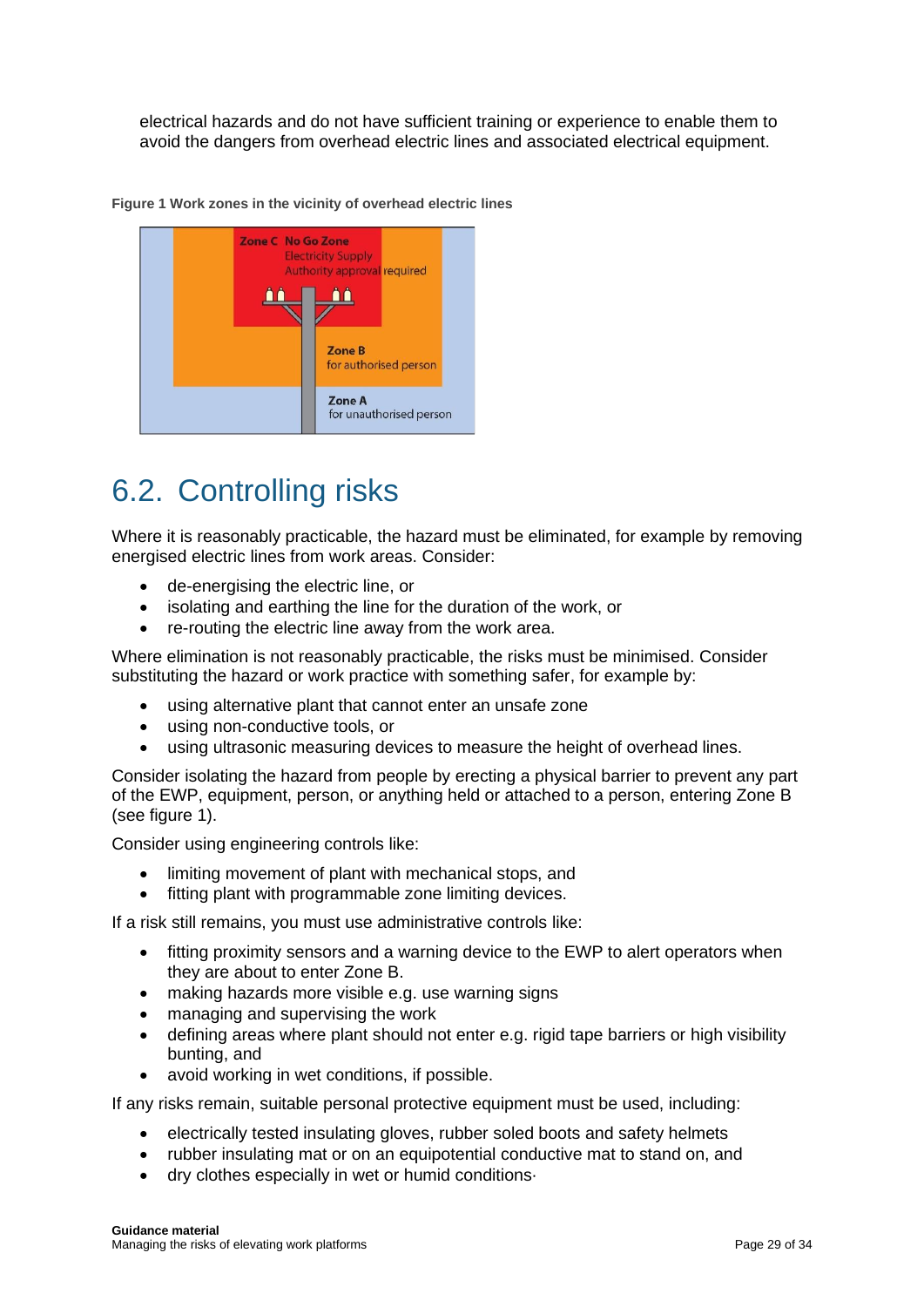A combination of the above controls may be used if a single control is not enough to minimise the risks.

## <span id="page-29-0"></span>6.3. Approach distances for vehicles

Specific approach distances apply to vehicles and mobile plant stowed for transit and driven under overhead electric lines. Consider the voltage of the electric line and:

- the design and transit envelope
- the work activities e.g. person working from the top of the vehicle
- where the distance between the overhead electric line and ground may decrease. and
- the risk assessment factors for operating the vehicle.

Approach distances and work zones in each state and territory vary for people, plant and vehicles depending on the voltage of the overhead electric line, whether the electric lines are insulated or bare, and in some states with or without consultation with the person in control of the energised overhead electric line or exposed part.

<span id="page-29-1"></span>For more information contact your state or territory electricity supply authority or **Electricity** [regulator.](https://www.safeworkaustralia.gov.au/whs-authorities-contact-information)

### 6.4. The safety observer zone

An EWP is in a safety observer zone when it is possible that a part of the EWP, a person using an EWP or any equipment or tools being used or held by the person using the EWP could enter zone B operations.

An EWP is not operating in a safety observer zone when:

- high voltage electric lines have been de-energised, isolated or earthed
- limiting devices are used to warn the operator or prevent any part of the EWP from entering Zone B—as long as the limiting device is effective under stress conditions and is regularly inspected by a competent person, or
- physical barriers stop any part of the EWP entering Zone B.



**Figure 2** Safety observer zone for overhead electric lines on poles and towers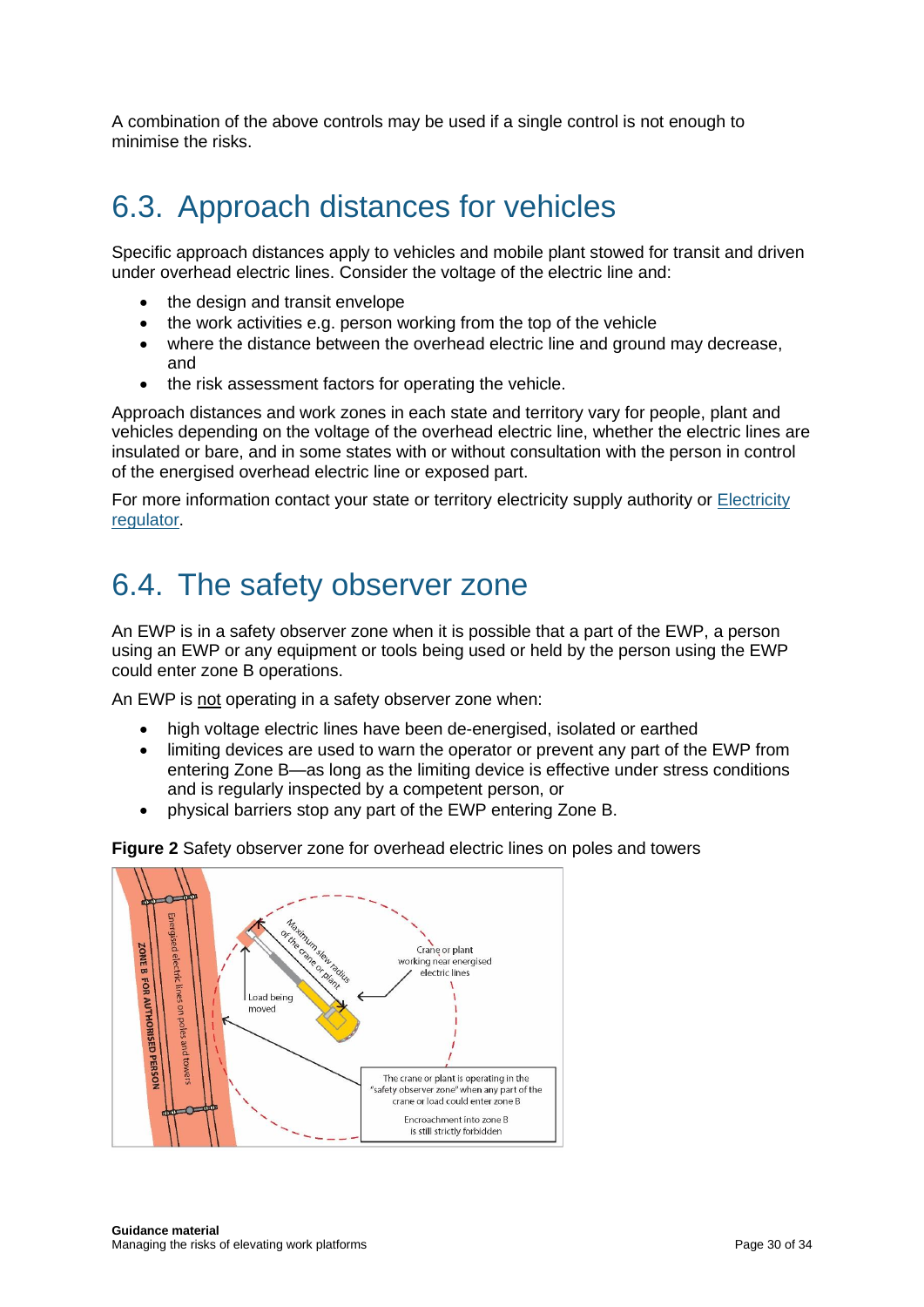### <span id="page-30-0"></span>6.5. Safety observer

A safety observer should be used when the EWP or anyone working from the EWP are in motion and are likely to enter Zone B. The safety observer should:

- mark the border of Zone B with suitable markers e.g. red warning tape easily seen by the EWP operator
- warn the operator if a part of the EWP is about to enter Zone B
- stop unauthorised people entering Zone B
- not be required to observe more than one operating EWP at a time
- communicate effectively at all times with EWP operators and warn them about an approach to Zone B
- be provided with specialist communication equipment where there is a barrier to communication
- be trained to perform the role, and
- <span id="page-30-1"></span>have the authority to stop the work at any time.

### 6.6. Training and competence

Authorised people who work closer than Zone B and safety observers who observe the work should successfully complete a relevant training course provided by a registered training authority. They should be assessed as competent to carry out their work tasks in the vicinity of energised electric lines and exposed parts, and written certification should be verified.

Safety observers must be competent to implement control measures in an emergency and to rescue and resuscitate a worker if necessary. Authorised people and safety observers must be re-assessed annually to ensure their on-going competency to rescue and resuscitate and should also be re-assessed to ensure their competency to work in the vicinity of overhead electric lines.

## <span id="page-30-2"></span>6.7. Contact with power lines

If contact with power lines is made:

- stay calm
- do not attempt to climb out of or touch the EWP until a competent person says it is safe to do in case the EWP is 'live'
- if you must leave the EWP, for example in the event of an imminent hazard such as fire, lower it as much as possible before exiting and ensure there is no contact with the EWP and the ground at the same time
- if exiting jump clear to the ground. Do not remain in contact with the EWP when you land on the ground. Shuffle or jump with both feet together away from the EWP as the ground may be charged.
- keep the area clear of people, including workers and pedestrians
- notify the site manager/supervisor and call the relevant authorities immediately
- if possible, follow a competent person's advice and attempt to break contact with the powerline
- if a competent person says it is safe to do so, exit the machine. The machine should be checked for arcing and other damage. Inform the local power authority so they can check and repair the power lines, and
- keep a safe distance from the EWP and the powerlines until help arrives.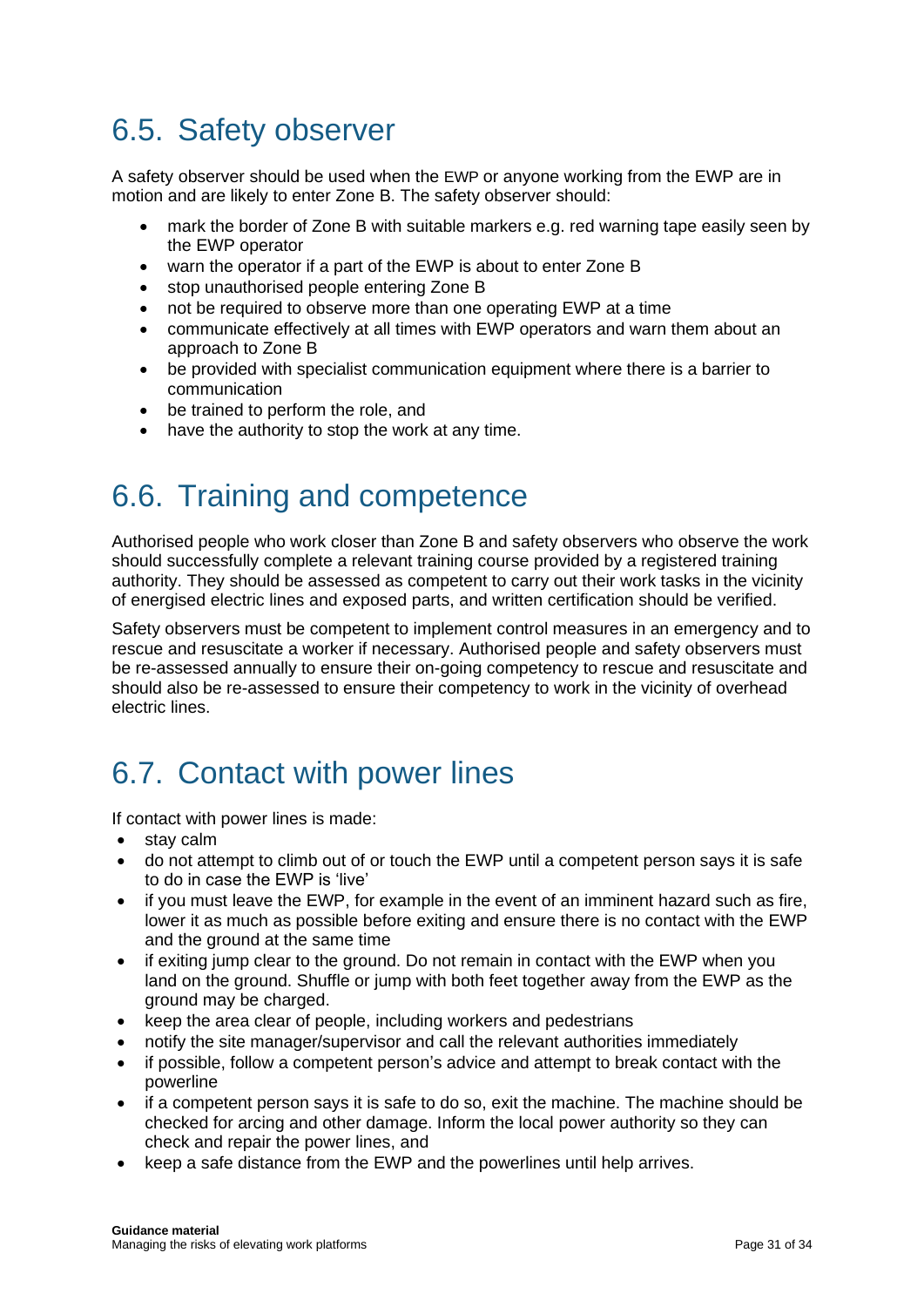See the *Working in vicinity of underground [and overhead electricals lines guidance material](https://www.safeworkaustralia.gov.au/collection/working-vicinity-overhead-and-underground-electric-lines-guidance-material)  [for further information](https://www.safeworkaustralia.gov.au/collection/working-vicinity-overhead-and-underground-electric-lines-guidance-material)*.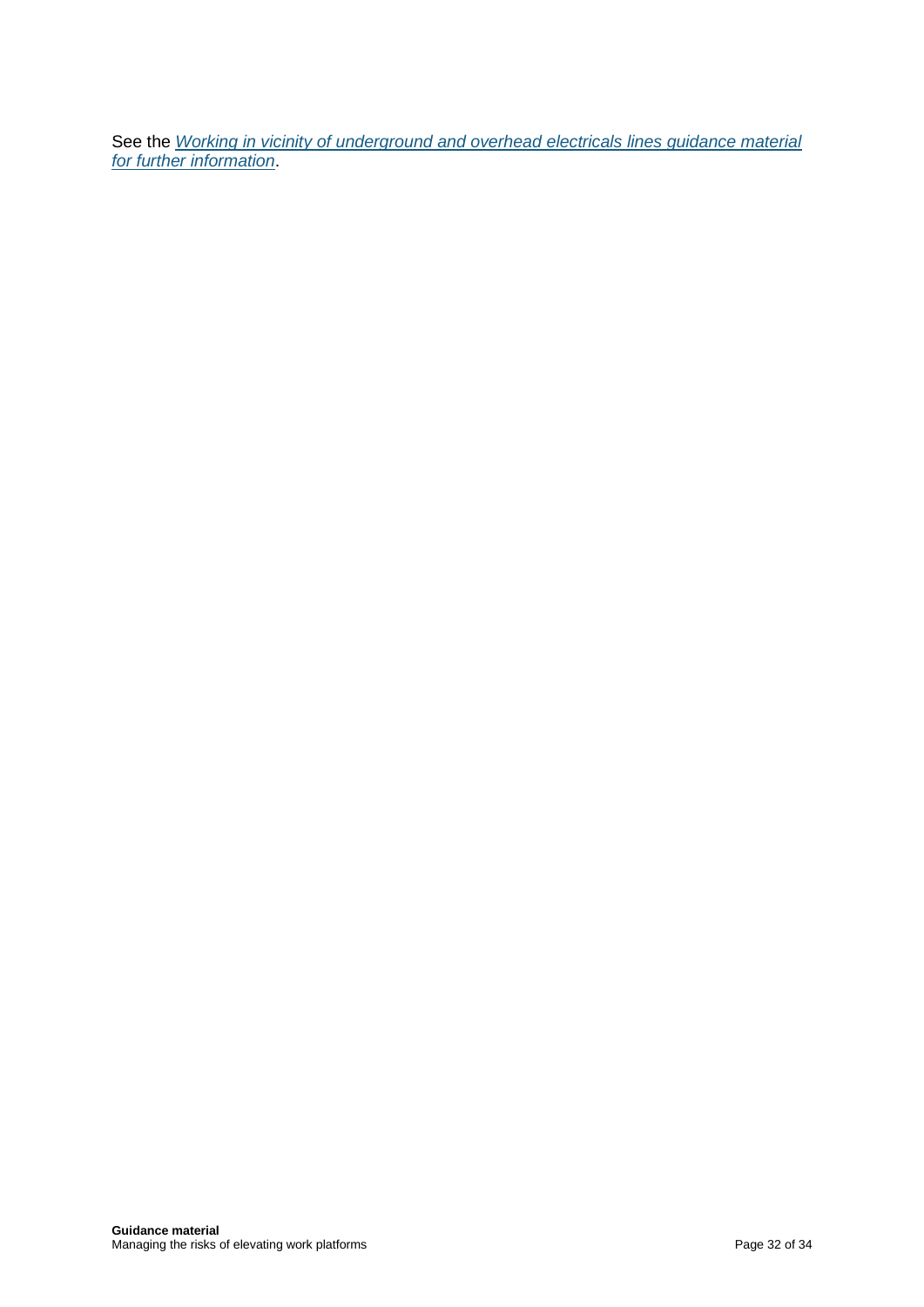# <span id="page-32-0"></span>Appendix A: Pre-operational checklist

**Before using the EWP, you should carry out visual inspections and function tests in accordance with the manufacturers instructions or those of a competent person to ensure it is safe. The inspection and testing should be relevant to your type of machine and workplace, which may include but is not limited to the list below.** 

| Before operating, check: |                                                                                                                                                                                | Yes | <b>No</b> | Comments |
|--------------------------|--------------------------------------------------------------------------------------------------------------------------------------------------------------------------------|-----|-----------|----------|
|                          | the travel warning devices and any other<br>visual and audible alarms are operational                                                                                          |     |           |          |
|                          | the load bearing parts of the boom arm<br>are not bent or damaged. If the boom is<br>insulated, ensure it is not compromised<br>by foreign matter                              |     |           |          |
|                          | the logbook has been completed, is up to<br>date and any service requirements have<br>been met (if overdue for a service, do not<br>use).                                      |     |           |          |
|                          | the descent equipment, including<br>emergency descent equipment, is<br>operating correctly and the safety release<br>clips are in place and can be removed by<br>hand          |     |           |          |
|                          | the ground-level operating controls are<br>free of damage, the emergency lowering<br>controls can be operated. Instruction<br>decals for these controls can be easily<br>read. |     |           |          |
|                          | platform controls are in good working<br>order. The decals indicating the operation<br>of the controls can be easily read.                                                     |     |           |          |
|                          | the hydraulic fluids are not leaking and<br>are at an appropriate level. All hydraulic<br>hoses and fittings are securely attached<br>and free from leaks.                     |     |           |          |
|                          | the outriggers are in good working order,<br>with no leaks or damage.                                                                                                          |     |           |          |
|                          | the brakes are in good working order.                                                                                                                                          |     |           |          |
|                          | the platform is clear and free of damage or<br>obstructions, the platform mounting pins<br>are secure and in good condition and the                                            |     |           |          |